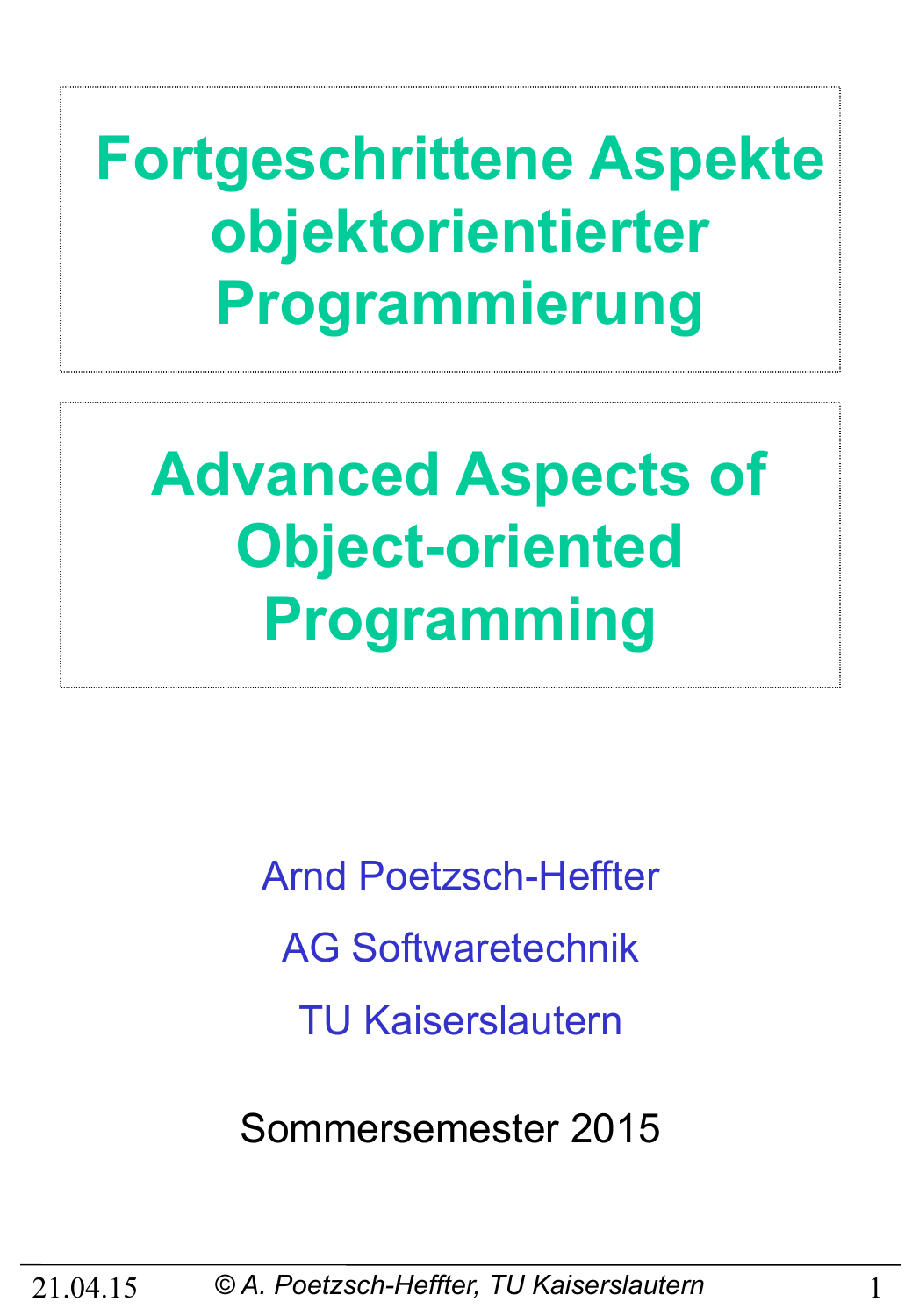# 0. Preliminaries

### Cooperation:

The course material is based on a collaboration with Prof. Peter Müller (ETH Zürich/Microsoft Research). Several of the slides are of his lecture "Konzepte objektorientierter Programmierung".

### Organisational Information:

The course module consists of 2 hours lecture and 1 hour exercises ("Übungen").

The module exam is about the content of the lecture and the assignments.

There are web pages containing the course material and information about the course:

softech.informatik.uni-kl.de/

under item "Lehre"

#### Literature:

Will be given along with the course, some literature is already given on the web pages.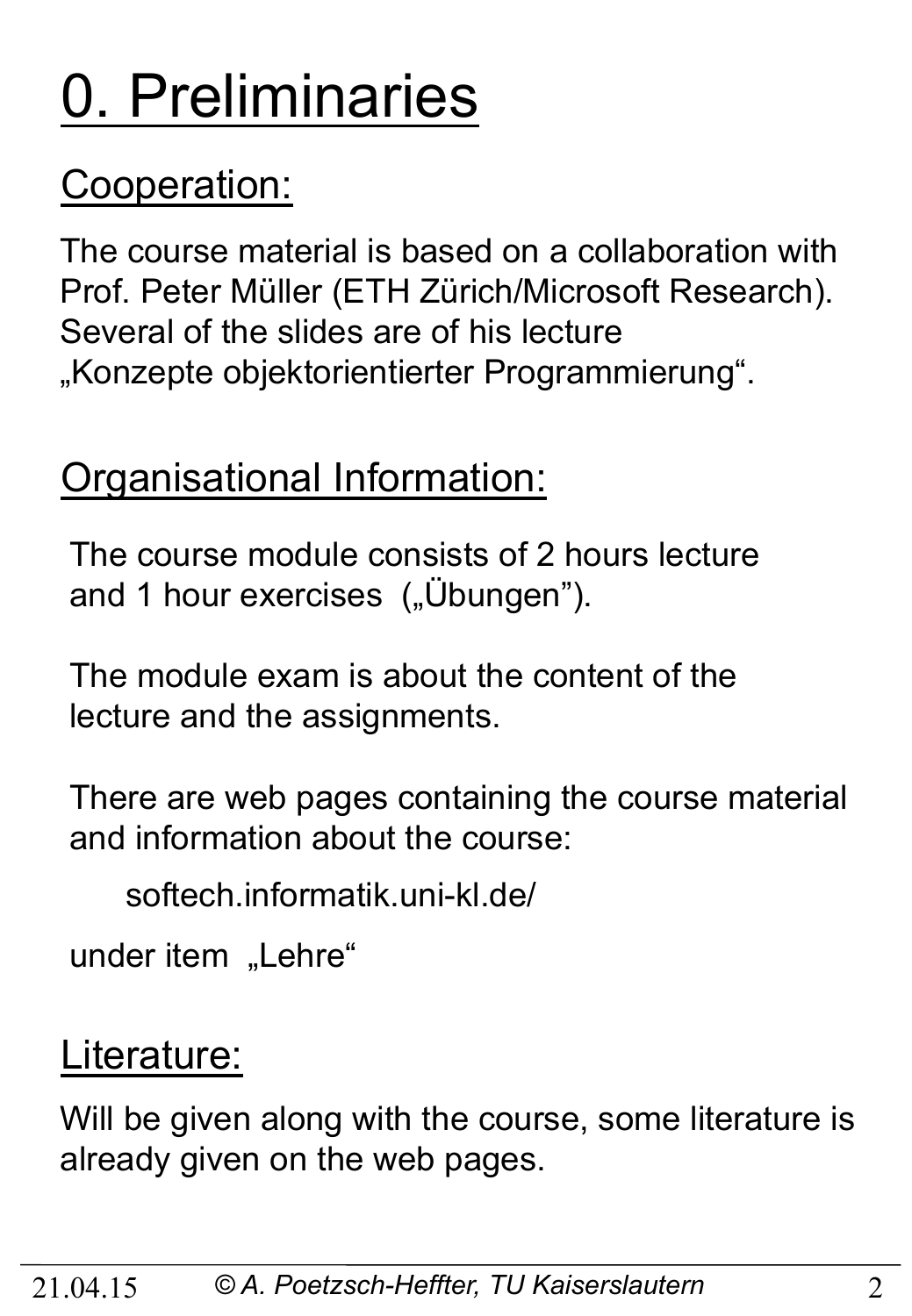### Overview and Structure of Course:

- 1. Introduction
- 2. Objects, Classes, Inheritance
- 3. Subtyping and Parametric Types
- 4. Object Structures, Aliasing and Encapsulation
- 5. Specification and Checking
- 6. Concurrency and Distribution
- 7. Program Frameworks
- 8. Component Software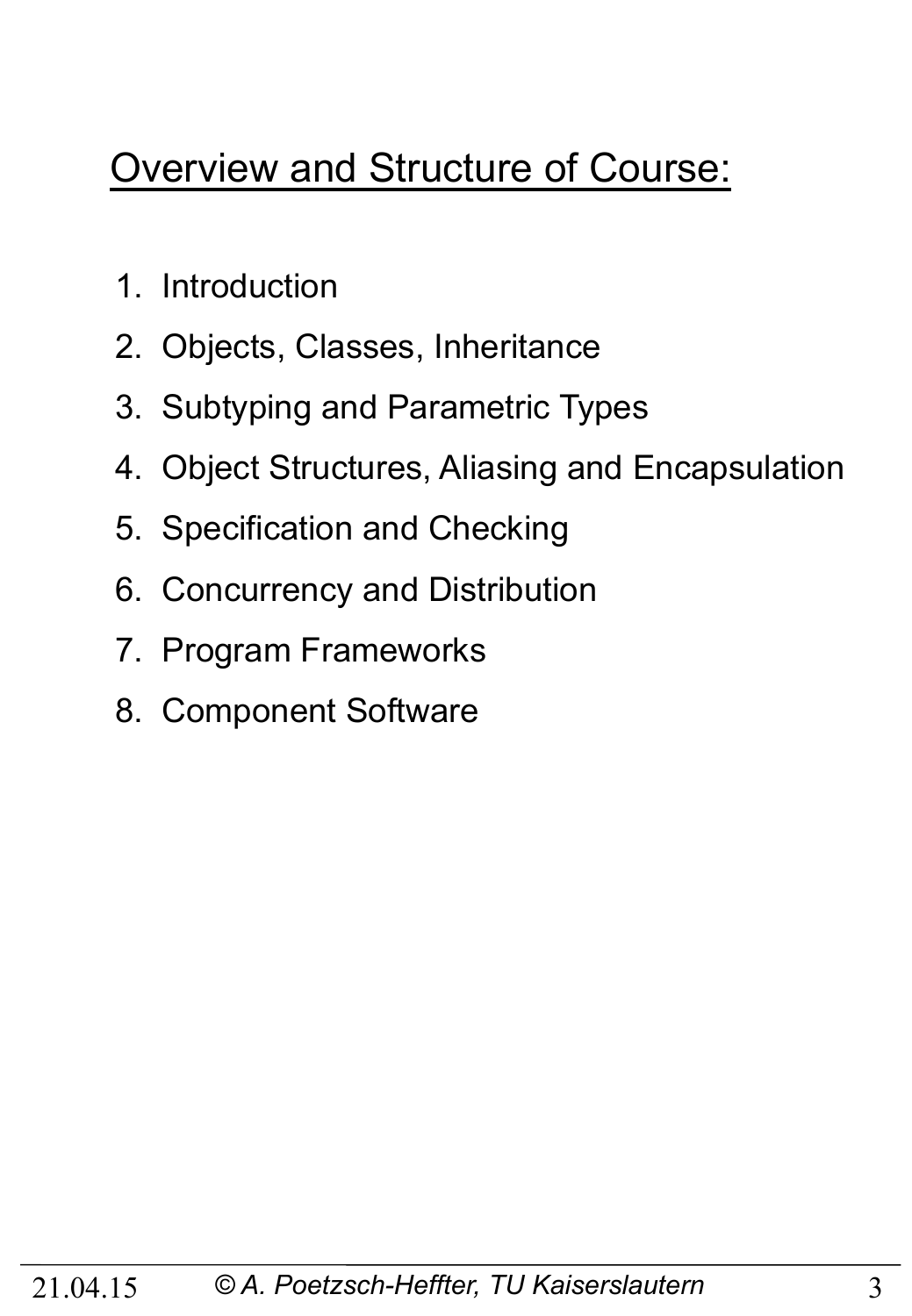# 1. Introduction

#### Overview:

- The object-oriented paradigm
- Software engineering and programming challenges
- Programming object systems
- Properties of programs

### **1.1 The Object-Oriented Paradigm**

### Explanation: (Paradigm/Paradigma)

A framework consisting of concepts, methods, techniques, theories, and standards.

- Imperative / procedural we ask "how"
- Declarative (functional, logic) we ask "what"
- Object-oriented we ask "who"

- 
-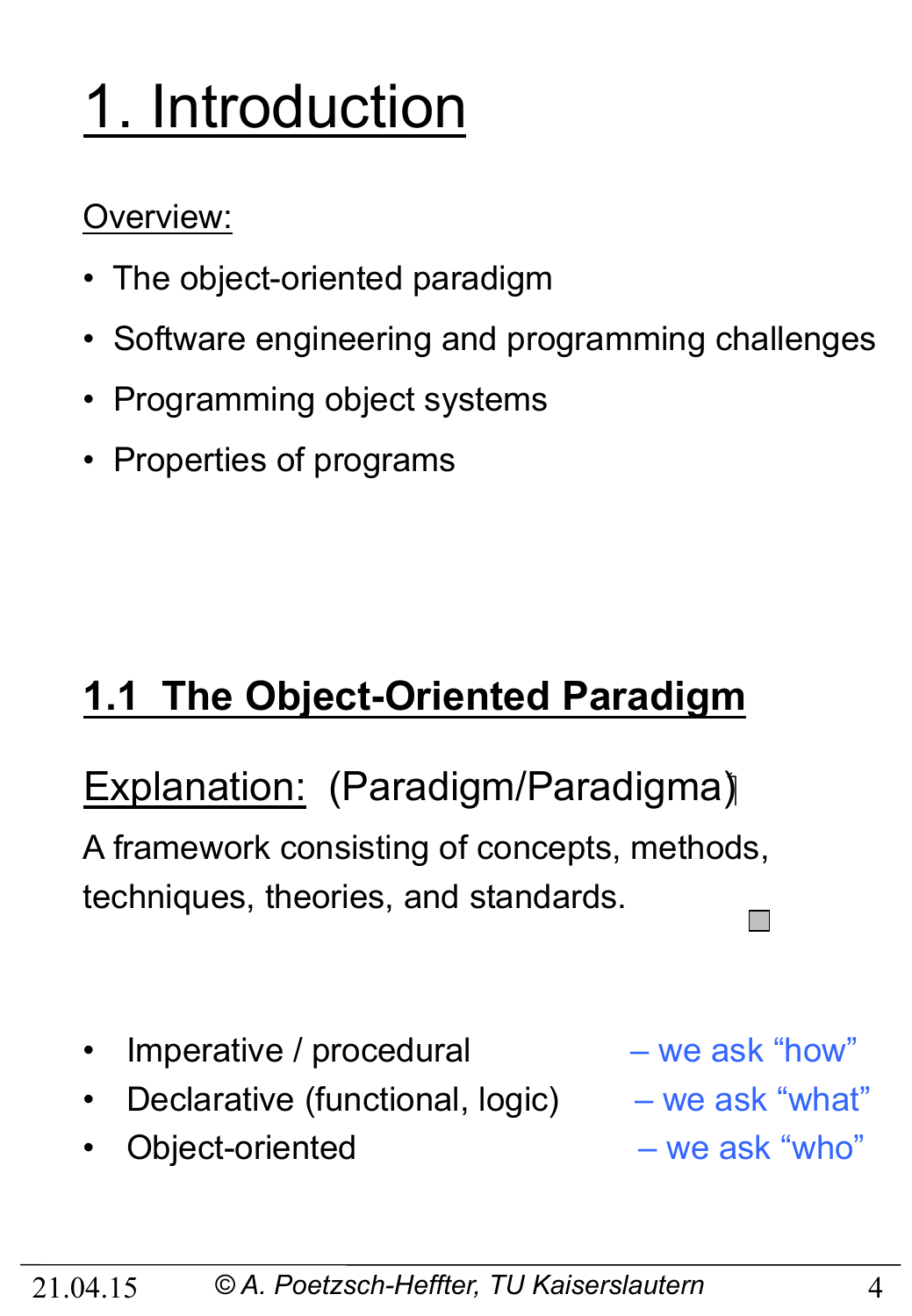"The basic philosophy underlying object-oriented programming is to make the programs as far as possible reflect that part of the reality they are going to treat.

It is then often easier to understand and to get an overview of what is described in programs. The reason is that human beings from the outset are used to and trained in the perception of what is going on in the real world.

The closer it is possible to use this way of thinking in programming, the easier it is to write and understand programs."

[from: Object-oriented Programming in the BETA Programming Language ]

"Born in the ice-blue waters of the festooned Norwegian coast; amplified along the much grayer range of the Californian Pacific; viewed by some as a typhoon, by some as a tsunami, and by some as a storm in a teacup – a tidal wave is reaching the shores of the computing world.''

[from: Object-oriented Software Construction]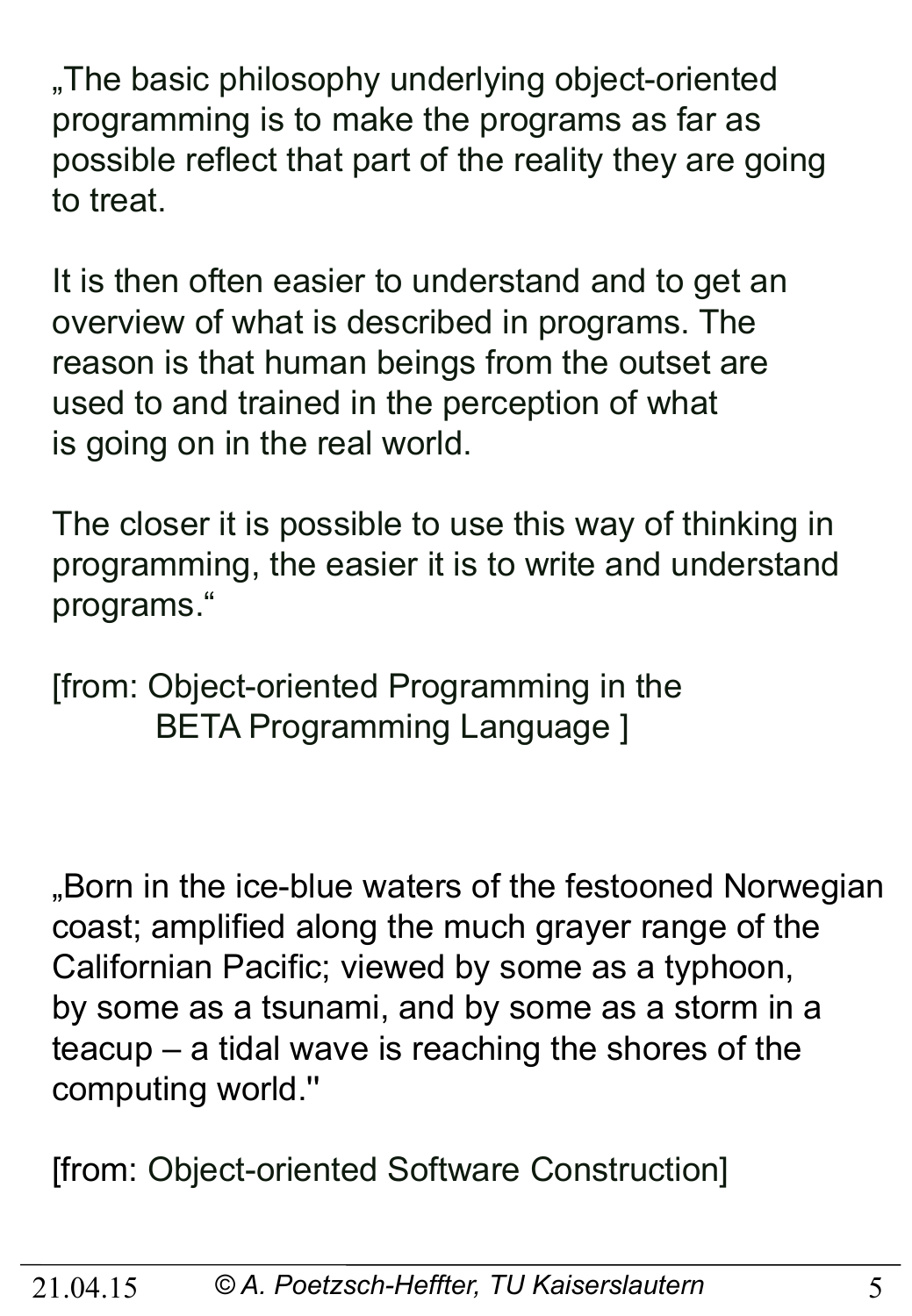## History of programming:

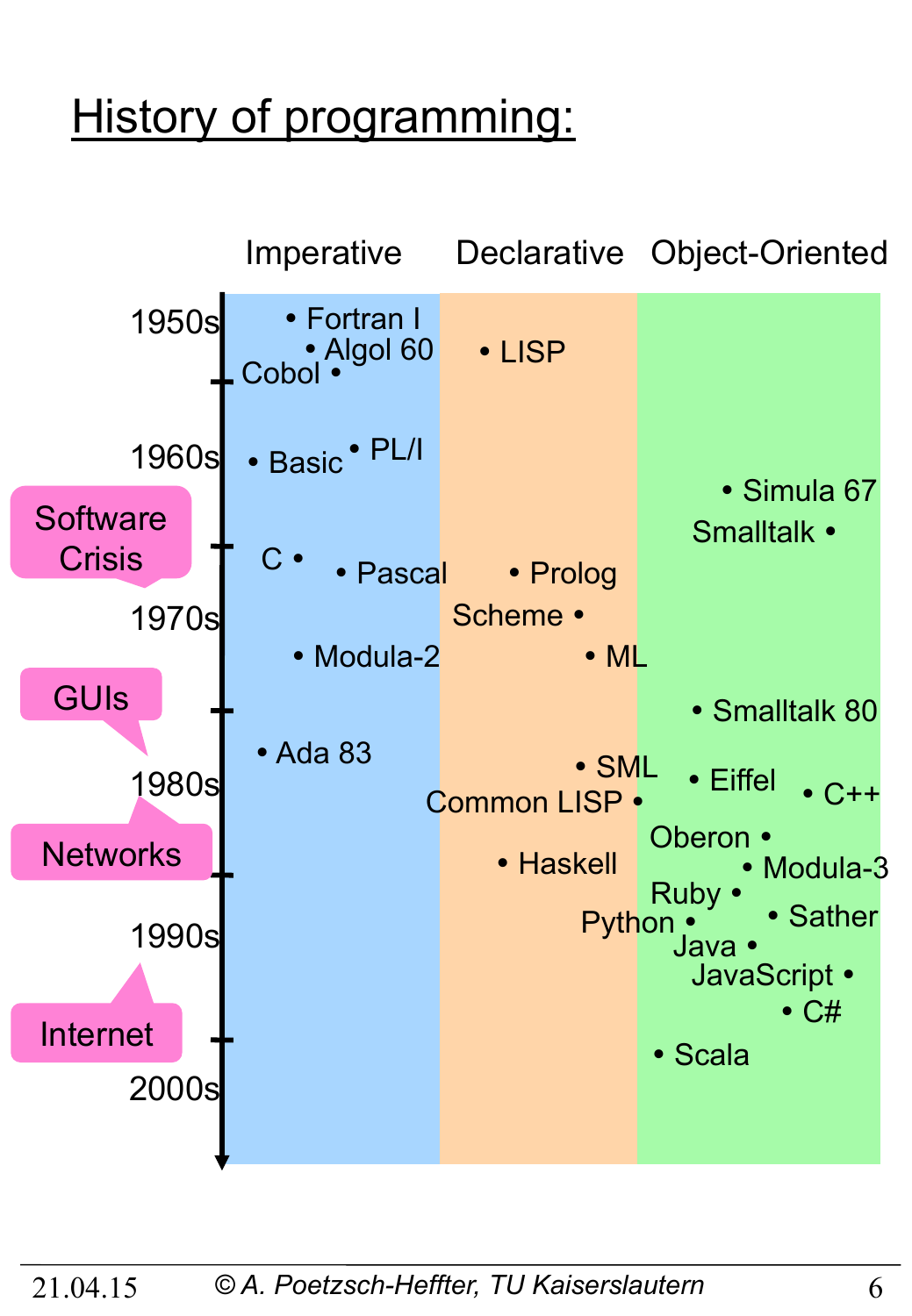## **1.2 Software Engineering and Programming Challenges**

Objectives of subsection:

- Motivation for object-oriented programming
- System construction vs. language concepts
- Distinction between core concepts, language concepts, and language constructs

#### Main challenges:

- Reuse:
	- clear, well documented interfaces
	- adaptability, extensibility
	- support for parameterized components
- Human computer interface, GUIs:
	- units with complex dynamic behavior
	- support of frameworks for core functionality
	- make the programs reflect part of the reality
- Distributed computing:
	- concurrency
	- communication
	- distributed state
	- mobile code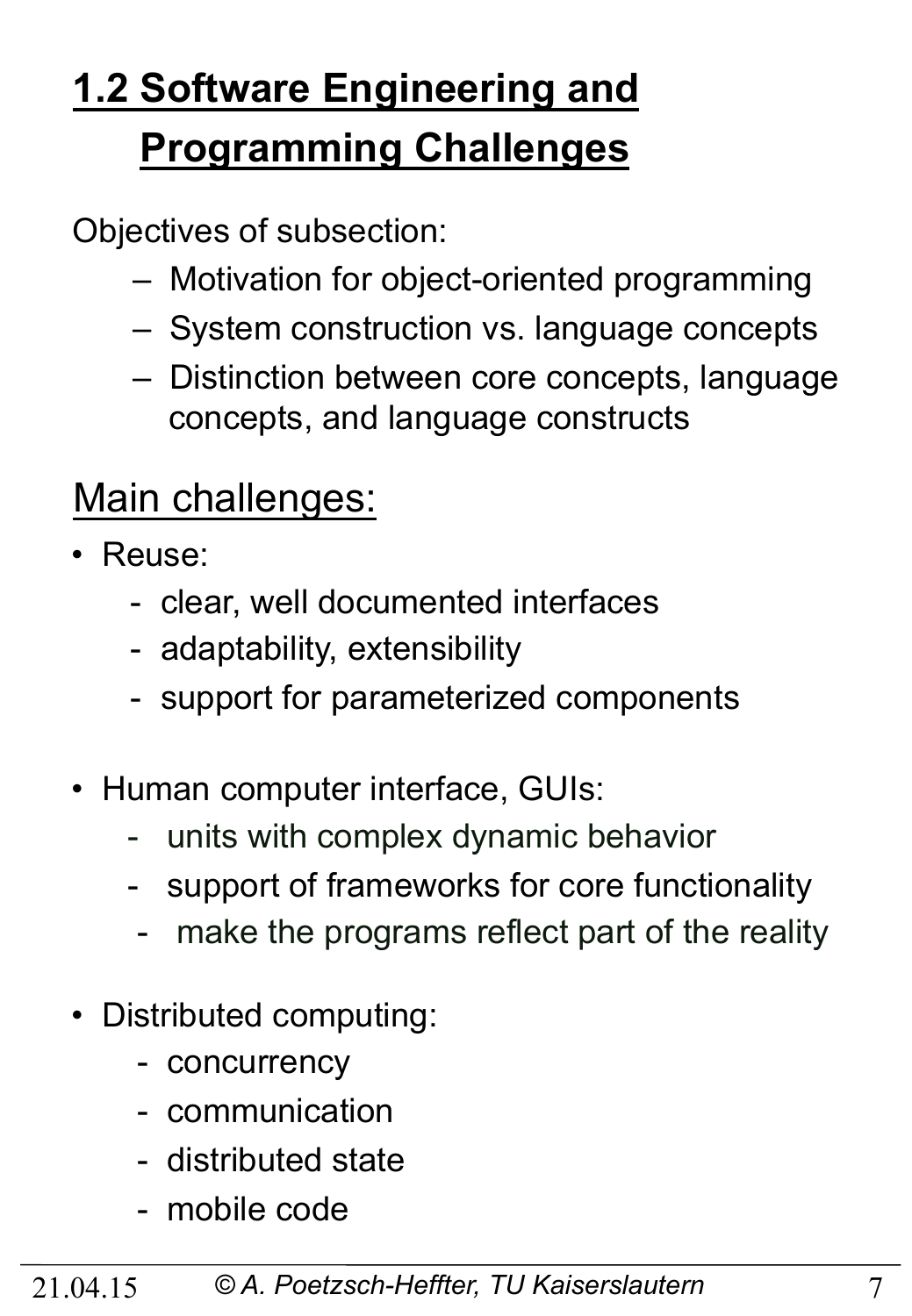### **Reuse**

We consider:

- extensibility & adaptability in a simple example: imperative vs. object-oriented
- abstract algorithms

### Example: (adaptibility/extensibility)

**Scenario: University Administration System** 

- Models students and professors
- Stores one record for each student and each professor in a repository/array
- Procedure printAll prints all records in the repository

Simple implementation in C:

#### **typedef struct** {

**char** \* name;

**char** \* room;

**char** \* institute;

} Professor;

```
void printProf(Professor* p) { … }
```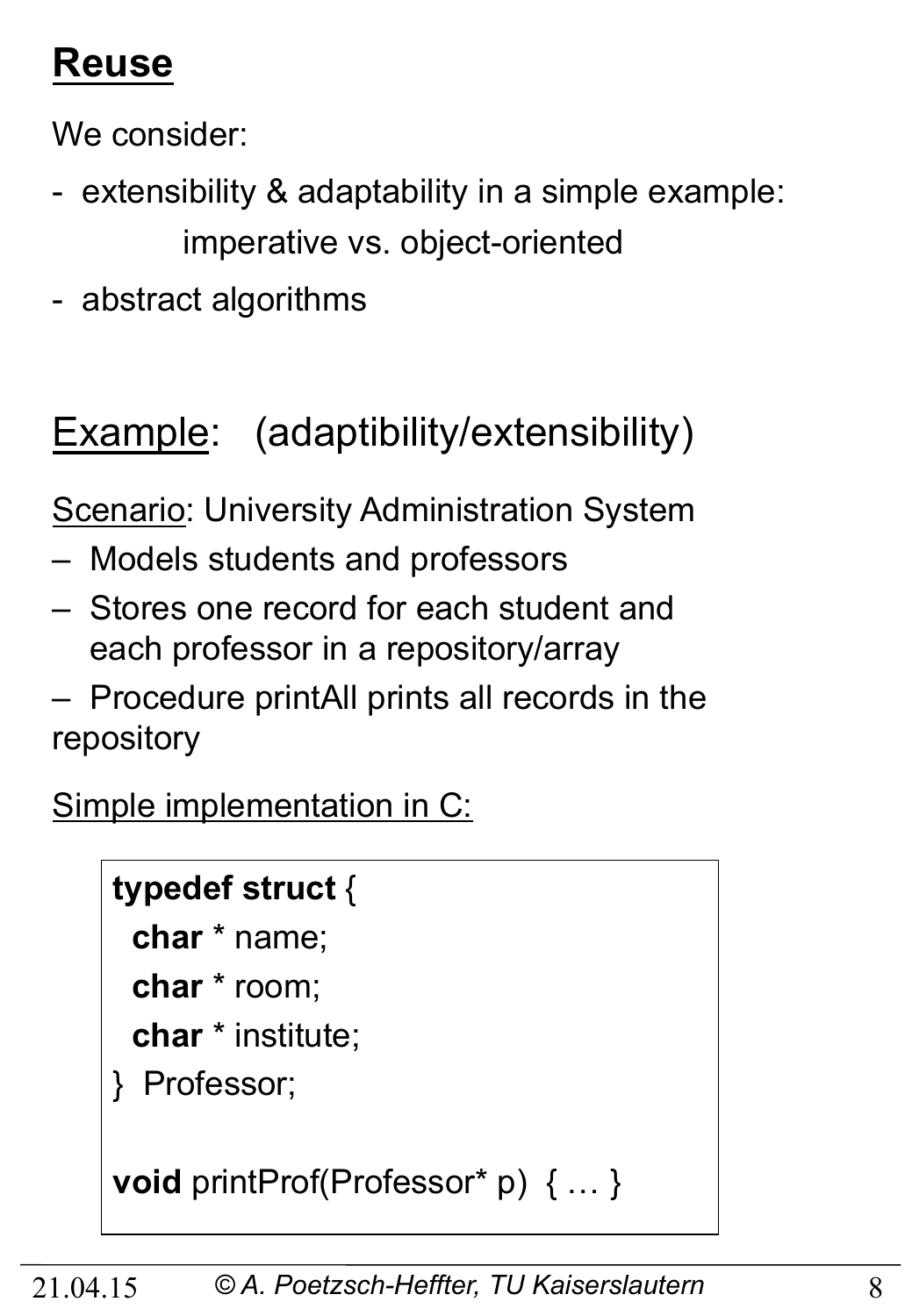#### **typedef struct** {

**char** \*name;

**int** reg\_num;

} Student;

} }

```
void printStud( Student* s ) { … }
```

```
typedef struct { 
  enum { STU,PROF } kind; 
  union { 
  Student* s;
   Professor* p; 
  } u; 
} Person; 
typedef Person** PersonArray; 
void printAll( PersonArray ar ) { 
   int i; 
  for ( i=0; ar[ i ] != NULL; i++ ) {
       switch ( ar[ i ] -> kind ) { 
       case STU: 
           printStud( ar[ i ] -> u.s ); break; 
       case PROF: 
           printProf( ar[ i ] -> u.p ); break; 
       }
```

```
21.04.15 © A. Poetzsch-Heffter, TU Kaiserslautern 9
```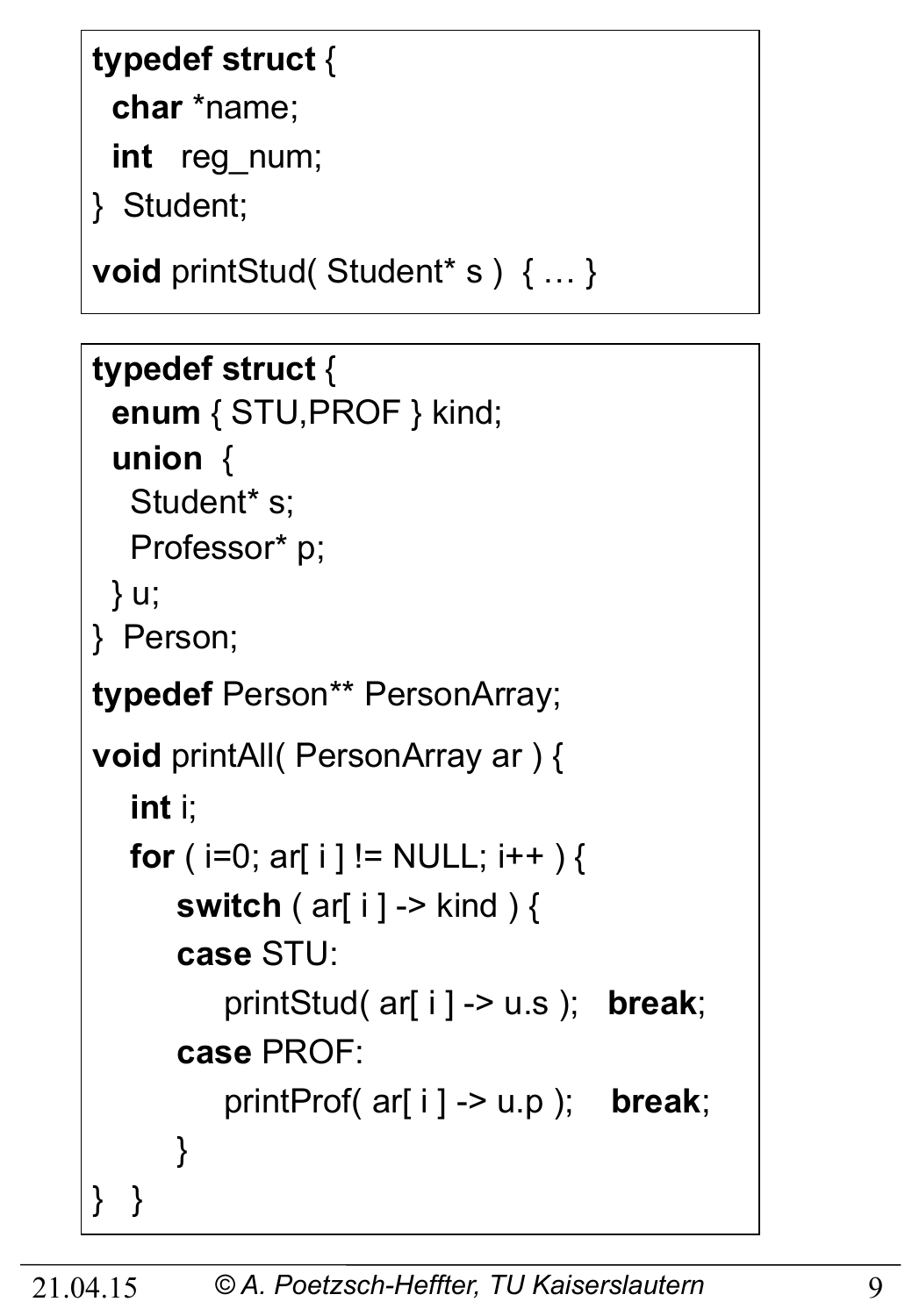### Extending and adapting the program:

- Old scenario: as above
- **Extension: Add assistants to system** 
	- Add record and print function for assistants
	- Reuse old code for repository and printing

#### Step 1: Add record and print function for assistant

#### **typedef struct** {

 $\ldots$  /\* as above  $\frac{*}{ }$ 

} Professor;

**void** printProf(Professor\* p) { … }

#### **typedef struct** {

```
\ldots /* as above \frac{*}{ }
```
} Student;

**void** printStud( Student\* s ) { … }

```
typedef struct { 
  char *name; 
  char PhD_student; /* 'y', 'n' */ 
} Assistant;
```

```
void printAssi( Assistant * as ) { … }
```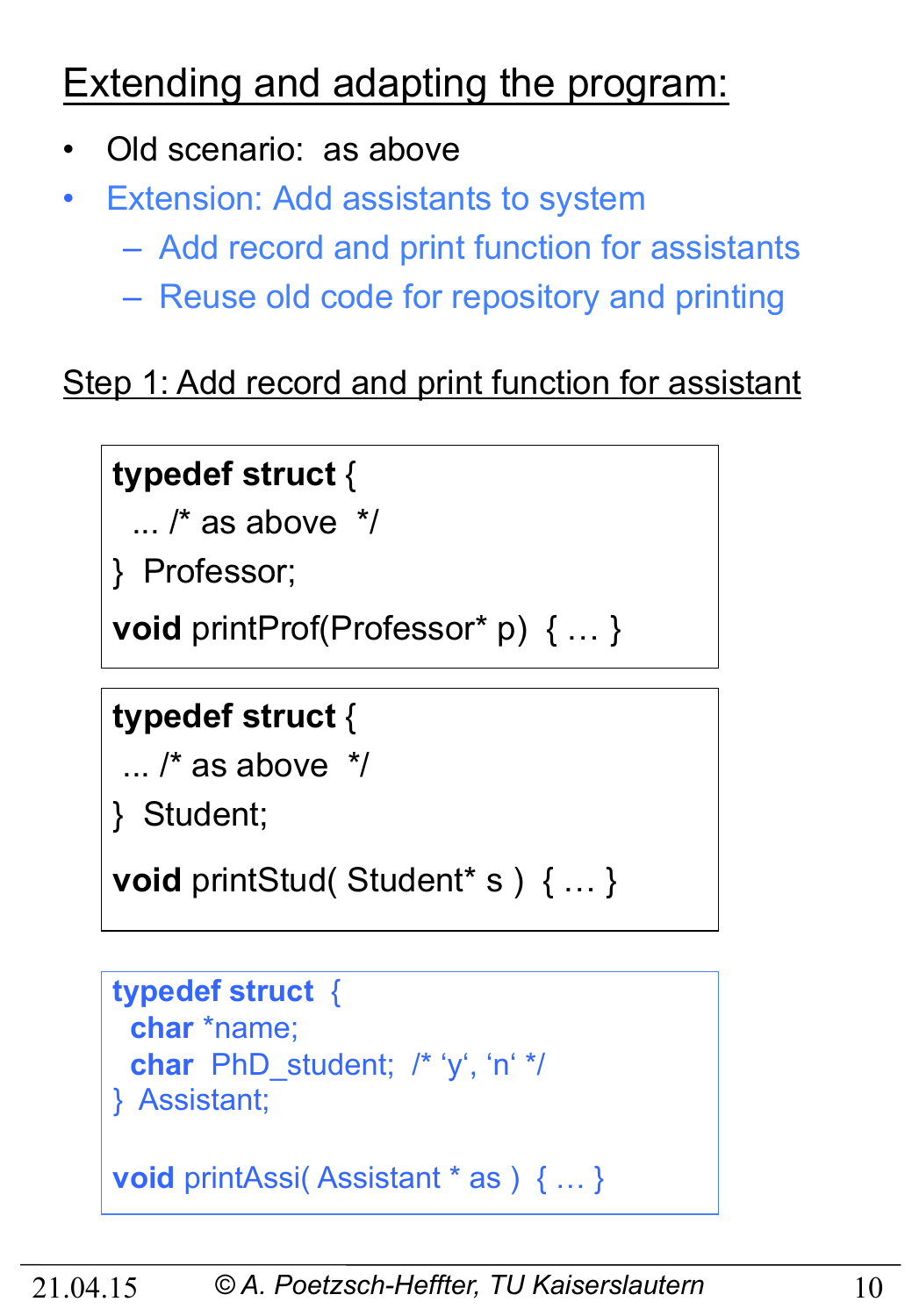```
typedef struct { 
  enum { STU,PROF, ASSI } kind; 
  union { 
  Student* s;
   Professor* p; 
   Assistant* a; 
  } u; 
} Person; 
typedef Person** PersonArray; 
void printAll( PersonArray ar ) { 
   int i; 
  for ( i=0; ar[ i ] != NULL; i++ ) {
       switch ( ar[ i ] -> kind ) { 
       case STU: 
           printStud( ar[ i ] -> u.s ); break; 
       case PROF: 
           printProf( ar[ i ] -> u.p ); break; 
       case ASSI: 
           printAssi( ar[ i ] -> u.a ); break; 
       } 
} }
```
 $\mathcal{L}_{\mathcal{A}}$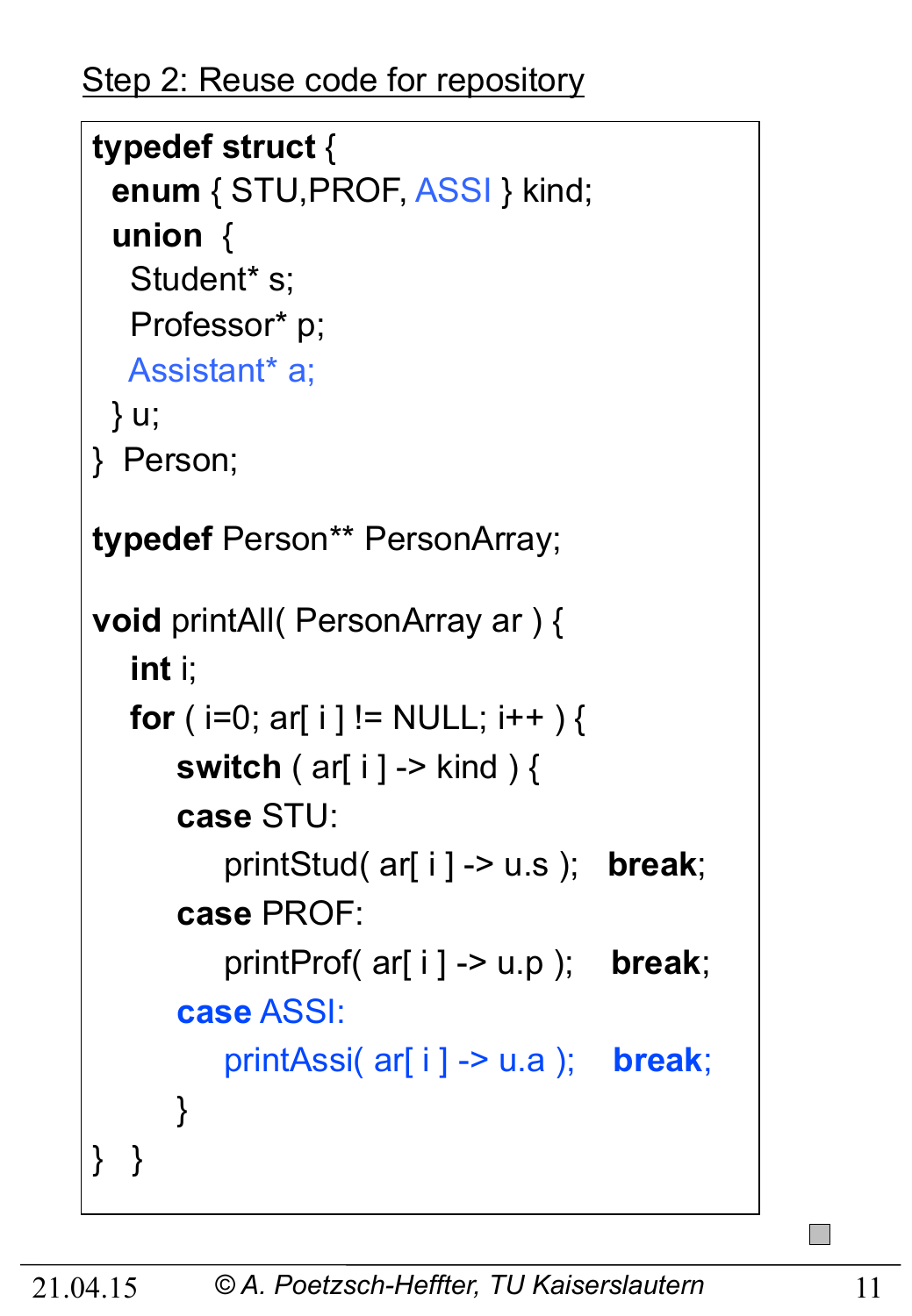### Reuse in imperative languages:

- No explicit language support for extension and adaptation
- Adaptation usually requires modification of reused code
- Copy-and-paste reuse
	- Code duplication
	- Difficult to maintain
	- Error-prone

### Abstract algorithms for reuse:

### Example: (abstract algorithm)

Implement a sorting algorithm sort for *all* lists with elements of some type T having a procedure

```
 boolean compare (T, T);
```
#### sort has the following properties:

- it does not need to know how the T's look like (i.e. it abstract from T's concrete implementation)
- it can in particular be "re"-used for new datatypes implementing compare
- it allows for separate development with clear interfaces

 $\mathcal{L}_{\mathcal{A}}$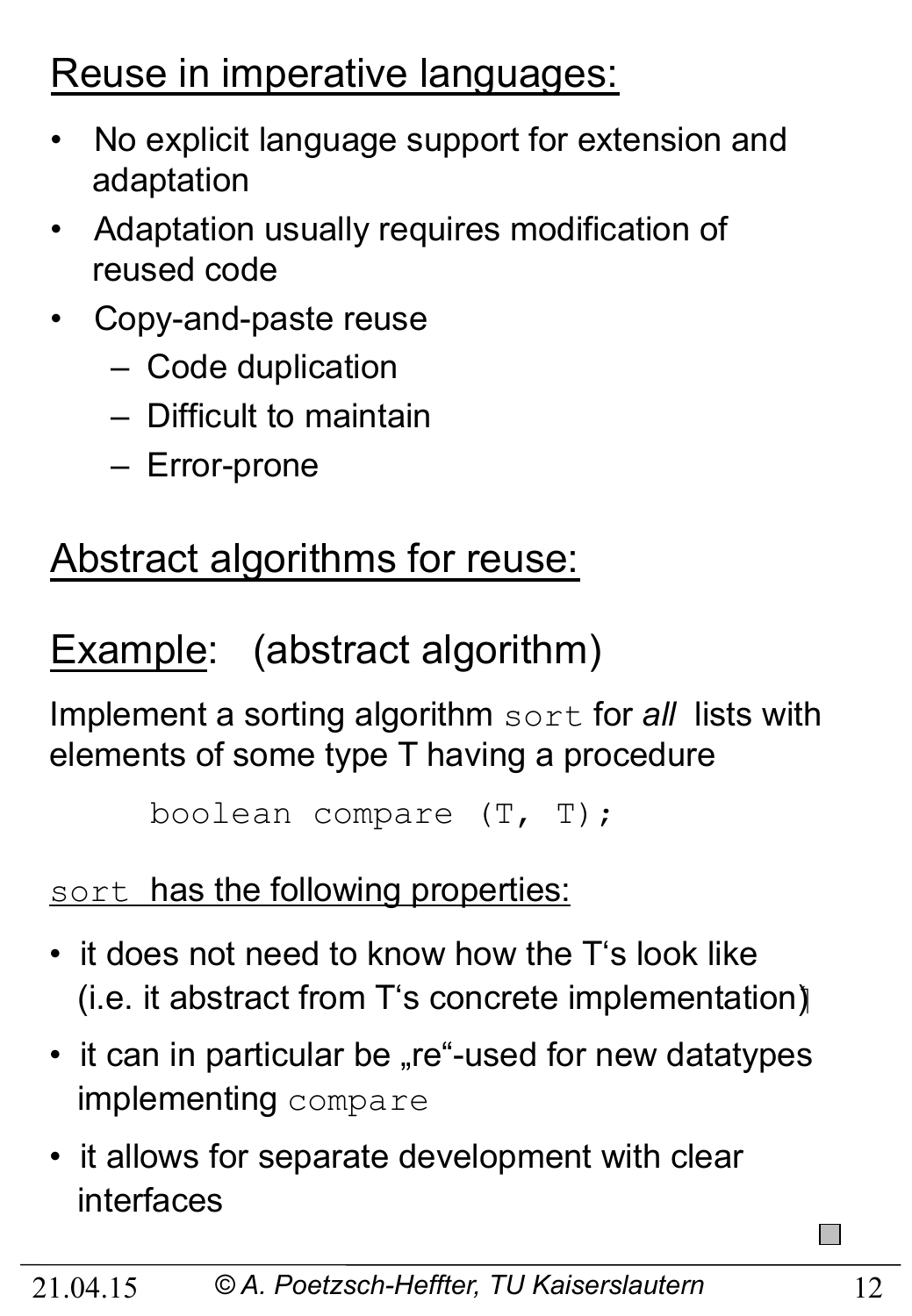### **Human computer interfaces, GUIs**

Tasks of user interfaces:

Should support flexible interaction between users and applications:

- controlling the applications usually with concurrent triggers
- input is often complex data like:
	- mouse, joy stick movements
	- speech
	- images
- output is often complex data like:
	- graphics, videos
	- dynamic visualizations

Requirements for software technology:

- powerful and flexible components that
	- provide core functionality
	- cooperate
	- hide complexity
- easy to use, reflect intuition of user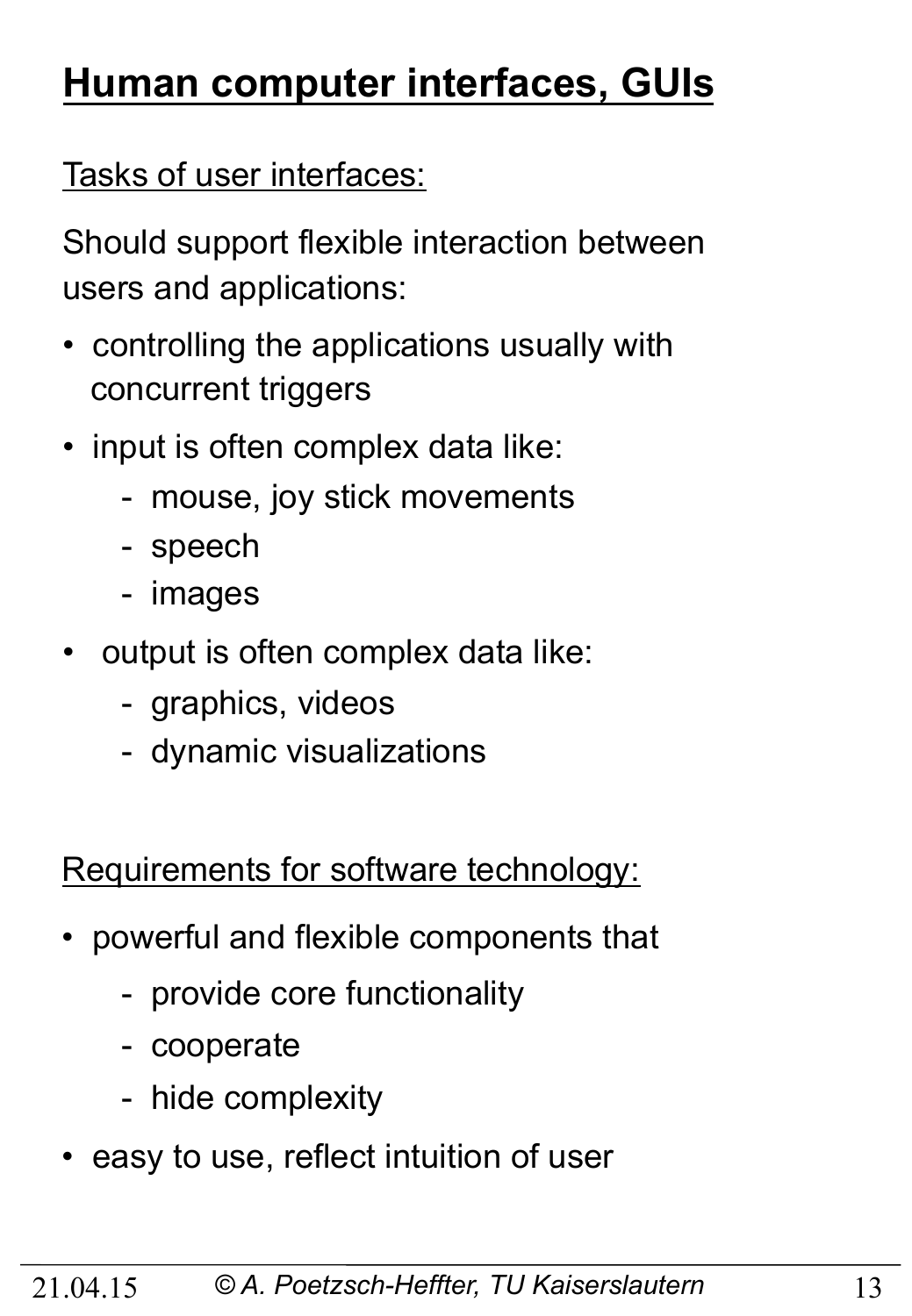### Example: (relation GUI and objects)

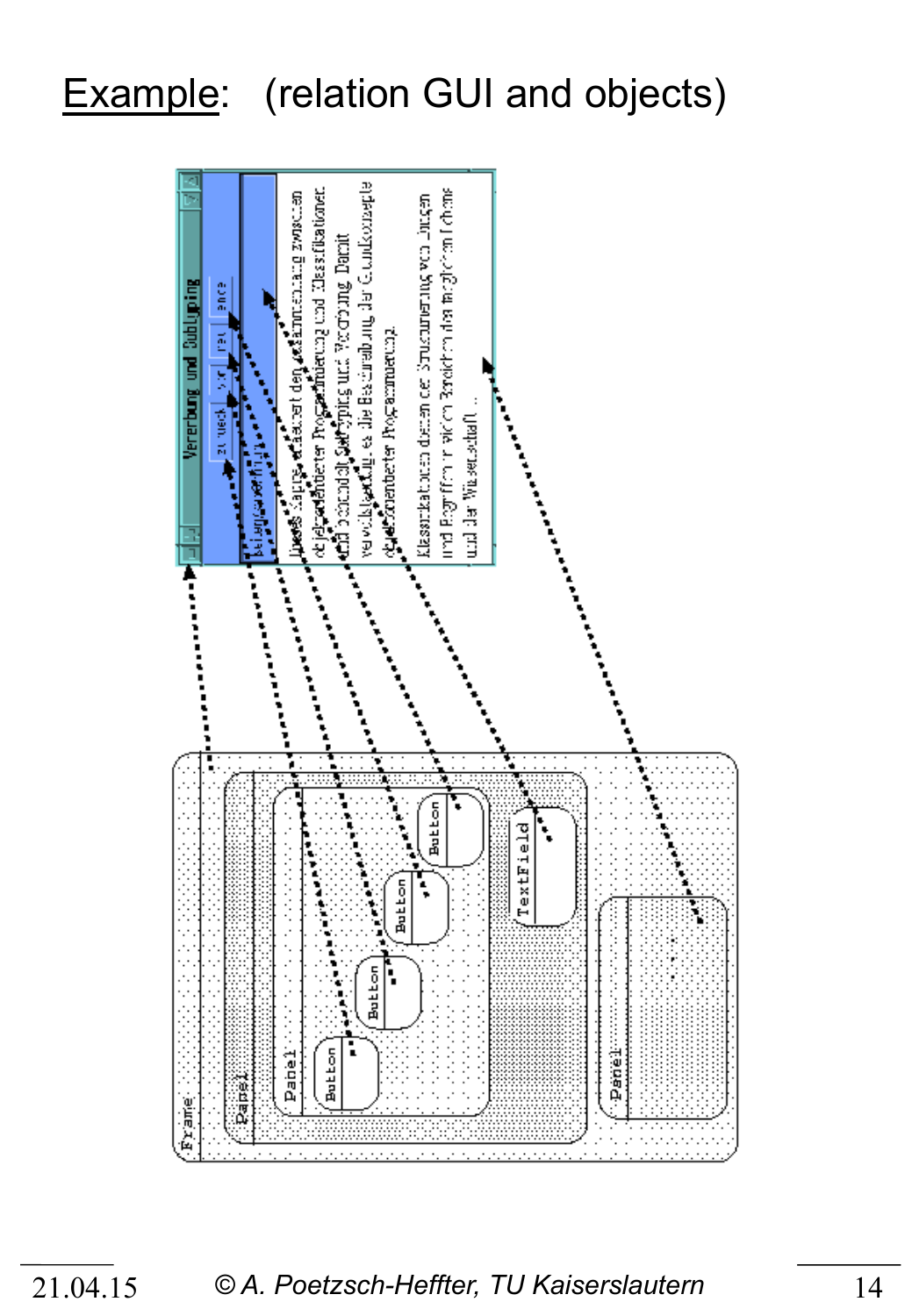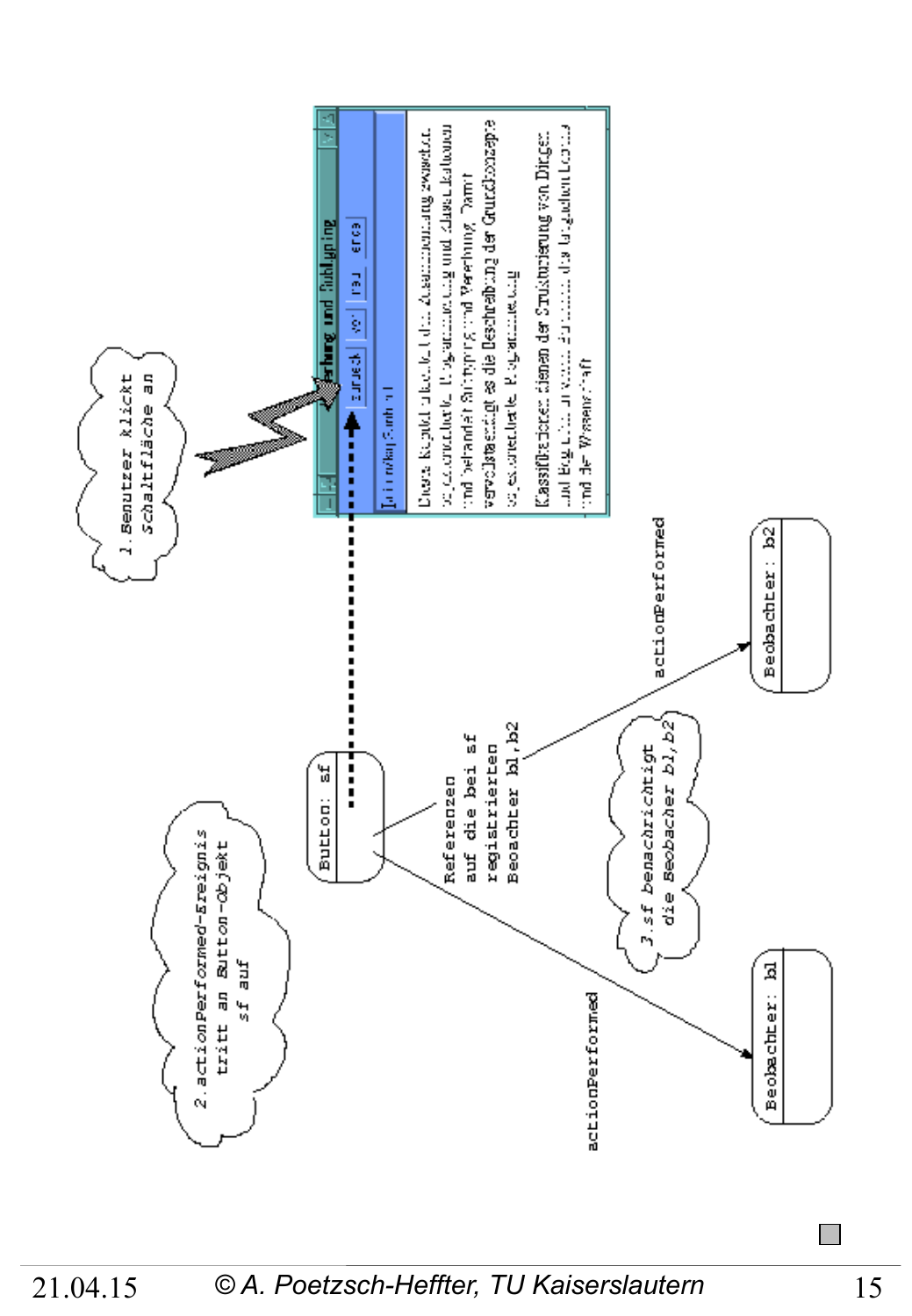### **Distributed computing**

- requires communication mechanism
- means to say who executes the computation and where it should take place (notion of *location*)
- has to support concurrency (different requests from different locations)
- has to work with distributed state
- makes mobile code desirable

Goals:

- Make *local* and *distributed* programs as similar as possible
- Make adaptation from local to distributed programs as simple as possible
- Hide concurrency when reasonable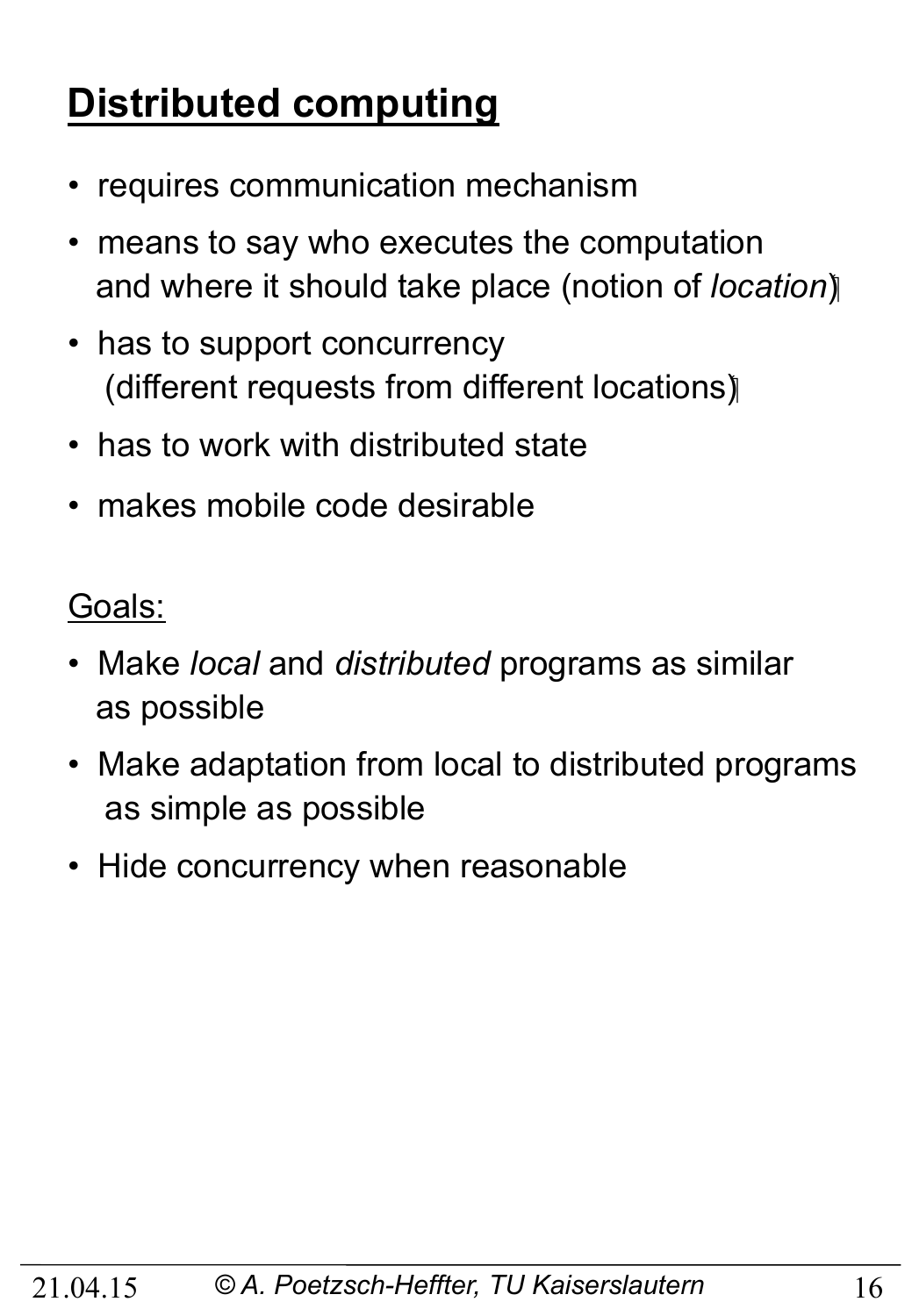### **Required programming concepts**

#### From challenges to required programming concepts:

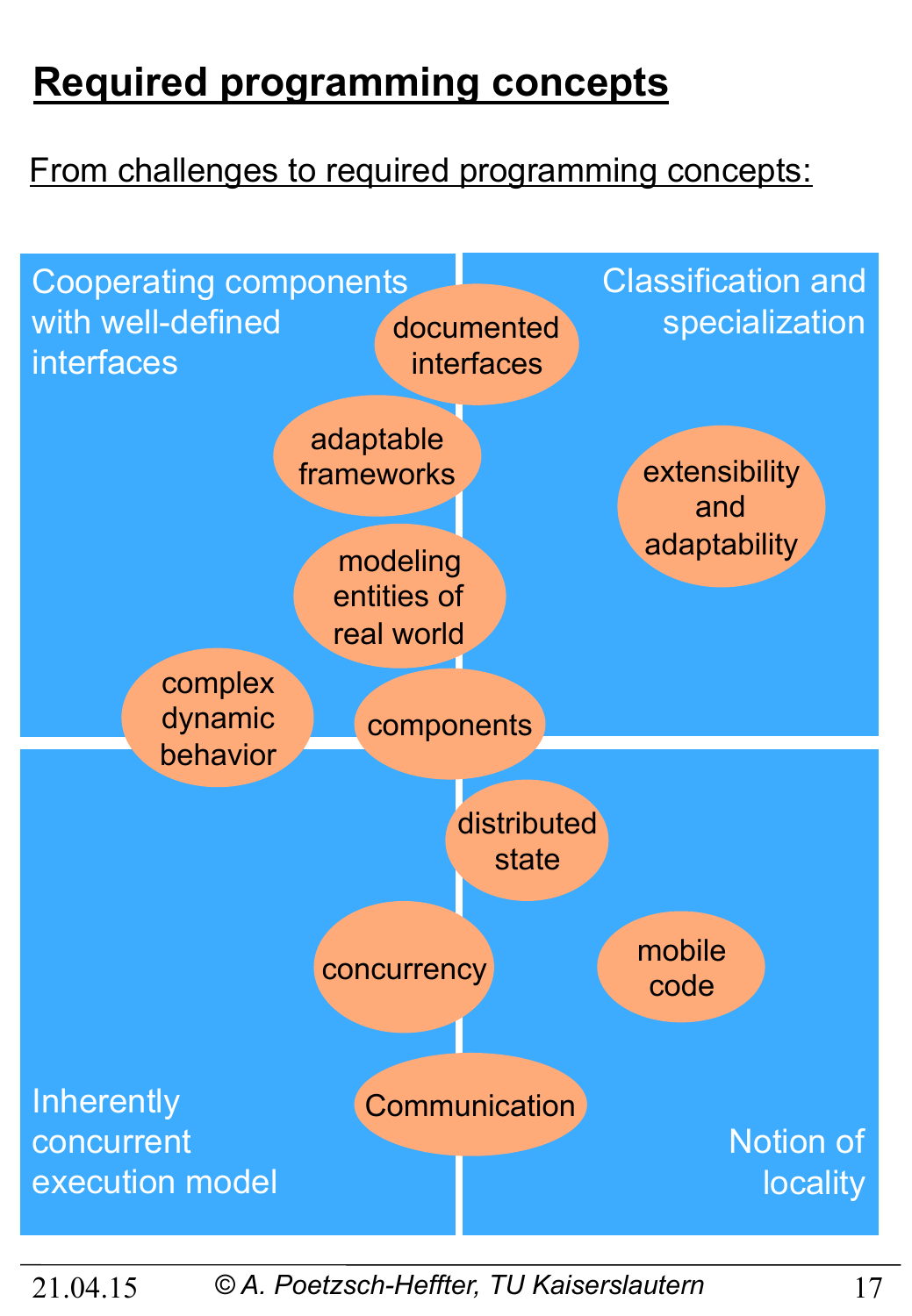#### How can the required concepts be realized?

What are the concepts of a programming paradigm

- that allows one to express **concurrency** naturally?
- that structure programs into **cooperating program parts with well-defined interfaces**?
- that are able to express **classification and specialization** of program parts without modifying reused code?
- that facilitate the development of **distributed programs**?

### **1.3 Programming Object Systems**

### Explanation: (Object system)

An *object system* is a system that is modelled and described as

- a collection of cooperating objects where
- objects have state and processing ability and
- objects exchange messages.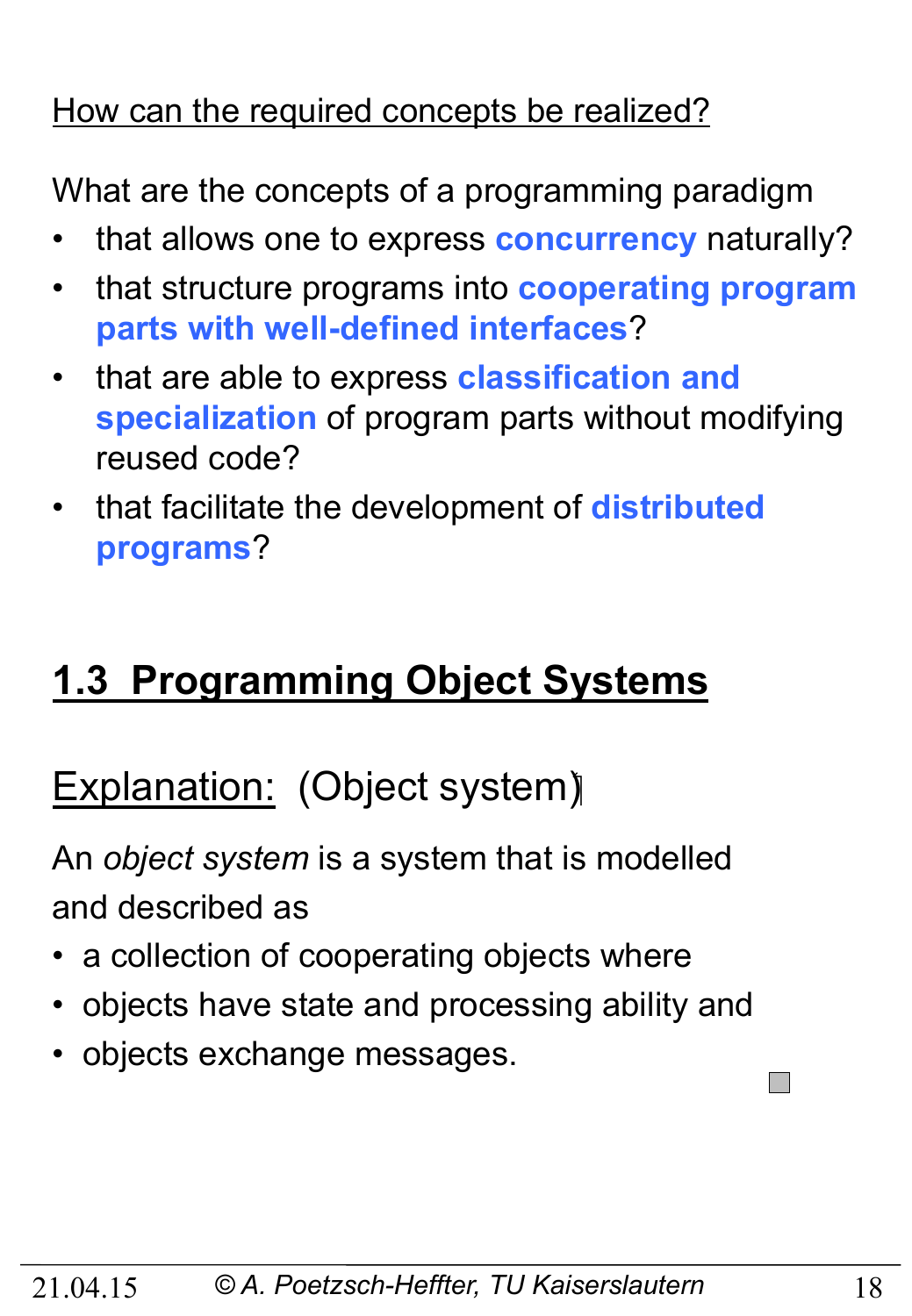### Collection of objects:



### Basic object model:

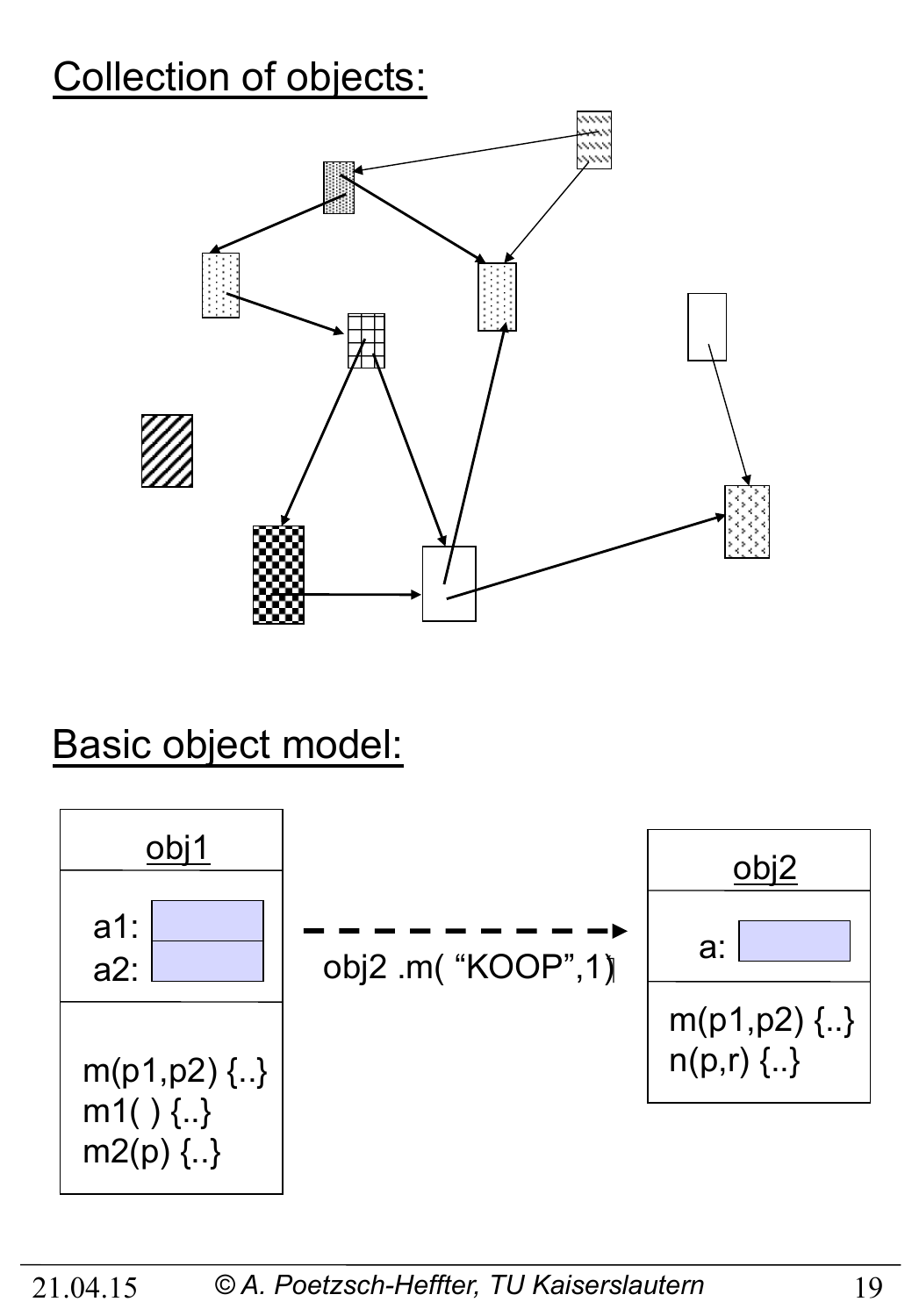### Extended object model – Interfaces:

- Objects have well-defined interfaces
	- Publicly accessible attributes
	- Publicly accessible methods
- Interfaces allow to hide implementation details (*information hiding*)
- Interfaces provide a protection boundary (*encapsulation*)
- Interfaces are the basis for abstract description of behavior

### Example: (Object interface):

Object obj1 from above may have:

- "private" attributes

- "private" methods



 $\mathcal{L}_{\mathcal{A}}$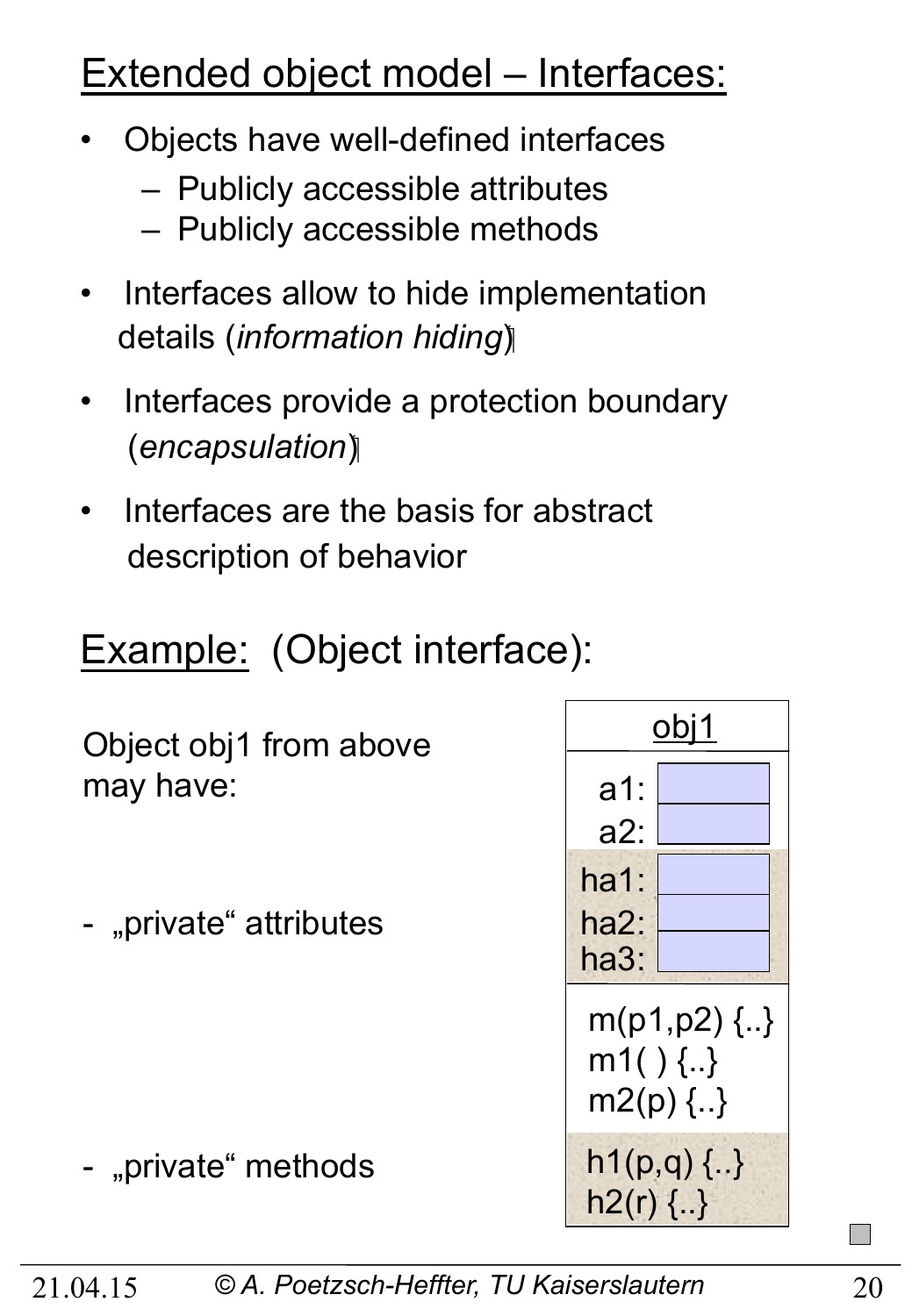### Extended object model – Classification and Polymorphism:

- Objects with same implementation are put into one class / are described by one class
- Objects/classes can be typed according to the interfaces they provide
- Objects can be hierarchically classified according to the types they implement (*subtyping*):
	- objects can belong to several types (*polymorphism* (
	- type hierarchies are extensible
- Substitution principle: Subtype objects can be used wherever supertype objects are expected

### Example: (Classification/subtyping):

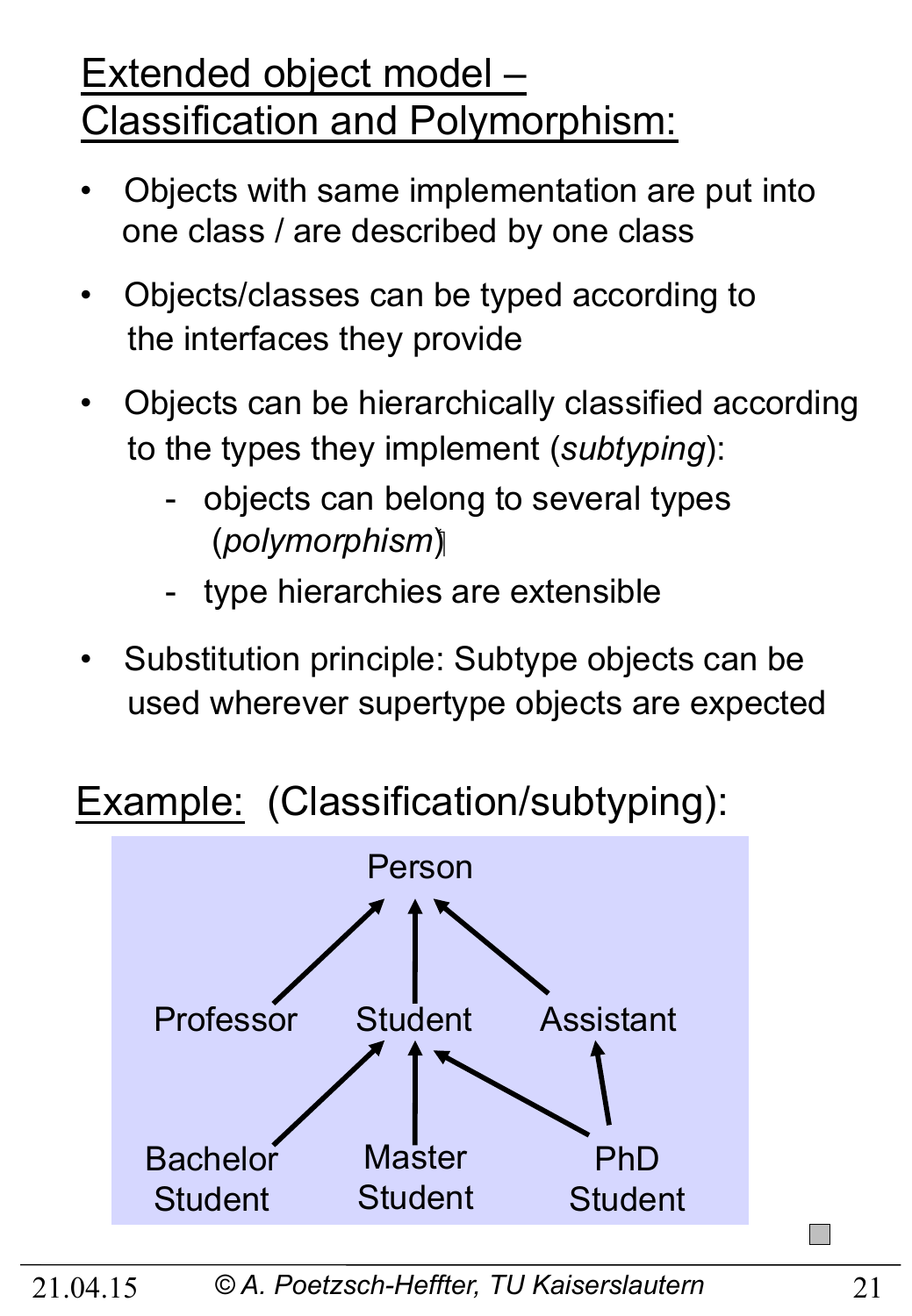### Relation to required concepts

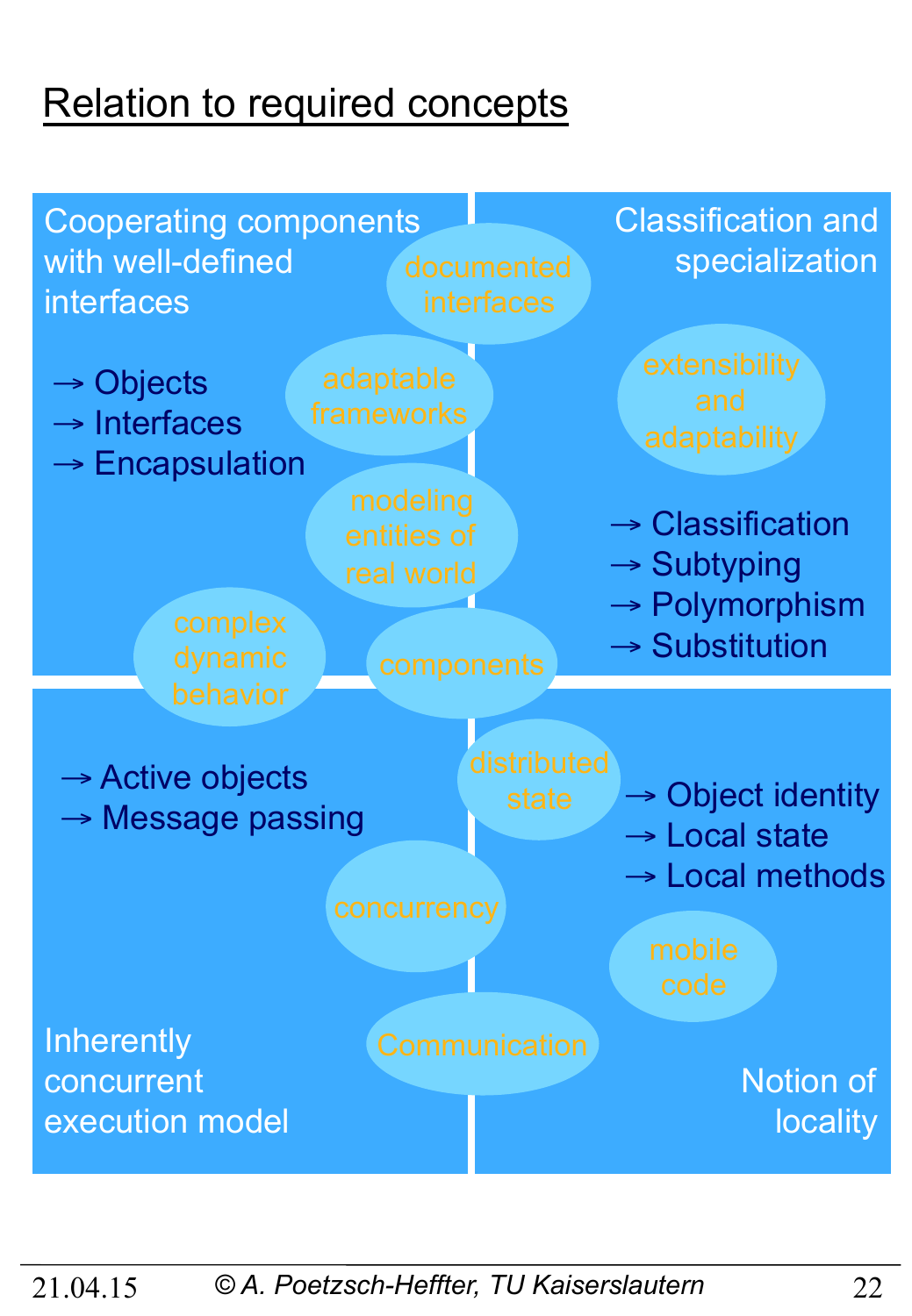### Concepts: Summary

- Core concepts of the OO-paradigm
	- Software based on object model
	- Interfaces and encapsulation
	- Classification and polymorphism
- Core concepts are **"abstract" concepts**
- To apply the core concepts we need ways to  **express them in programs**
- *Language concepts* enable and facilitate the application of the core concepts

### Remark:

The abstract OO-concepts can as well be applied when using non-OO languages (e.g. imperative languages). However, it is more difficult and less elegant.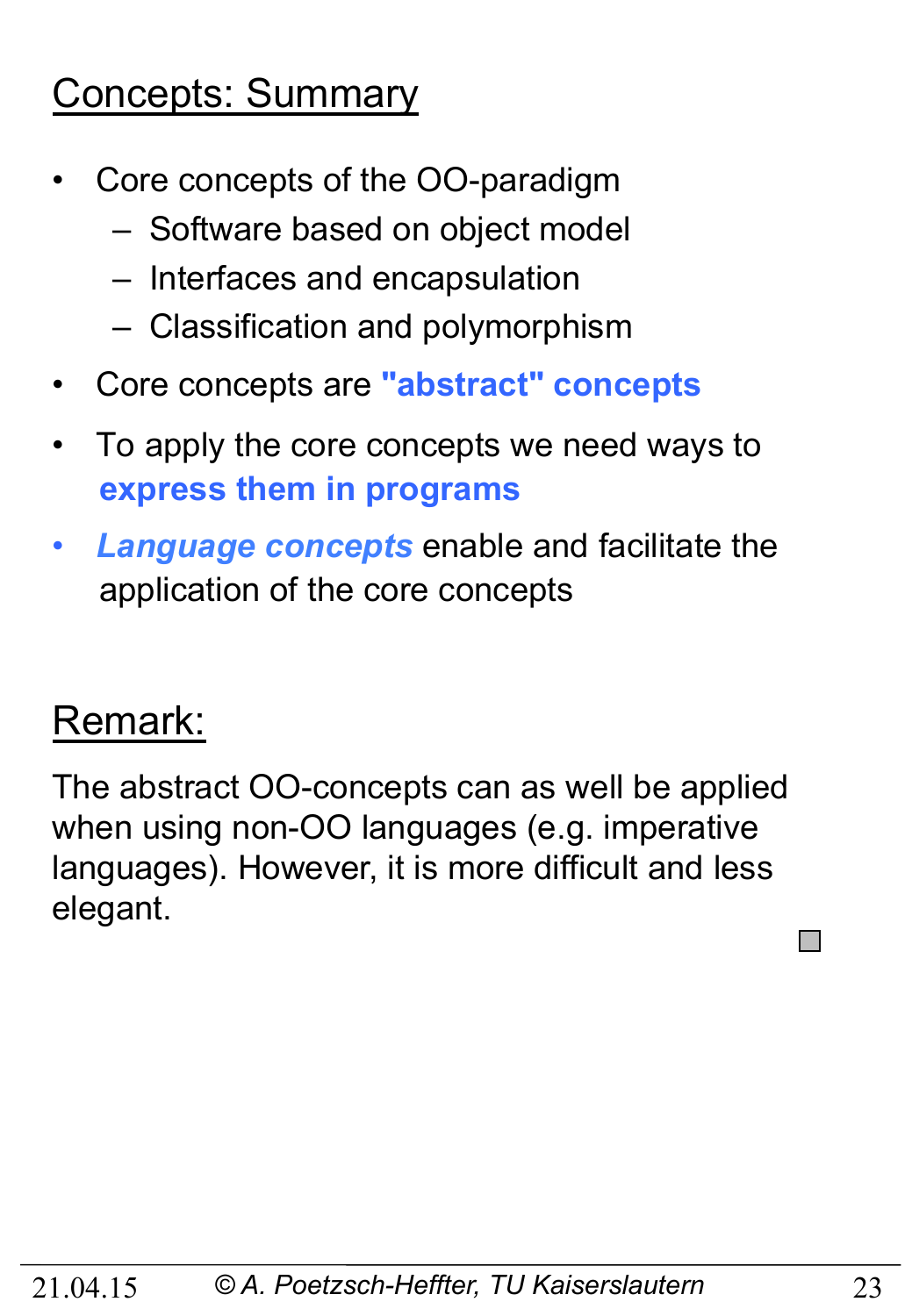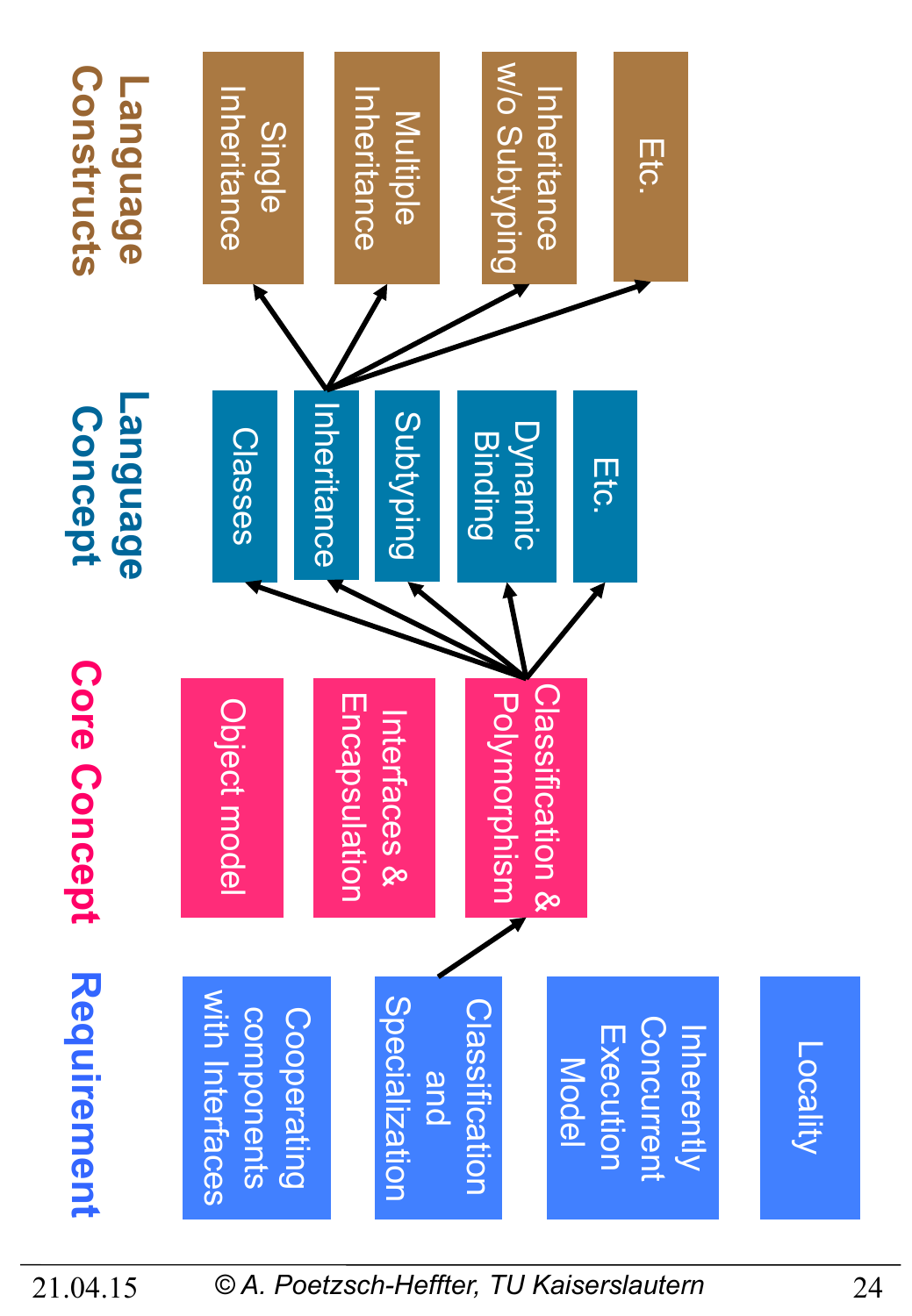### **1.4 Properties of Systems & Programs**

### **Explanation: (Specification)**

A *specification* describes properties

- of a system or program implementing a system
- in a precise way.

### Remarks:

- A program satisfies/meets a specification.
- Specifications can be declarative or model-based.
- Programs are developed from specifications. Specifications bridge the gap between the intuition about a system and its implementation.
- Specification should be
	- documented
	- checked
	- proved

verified

 We consider program-level specification as an essential part of programming.

• Techniques and tools for handling specifications and programs together are available.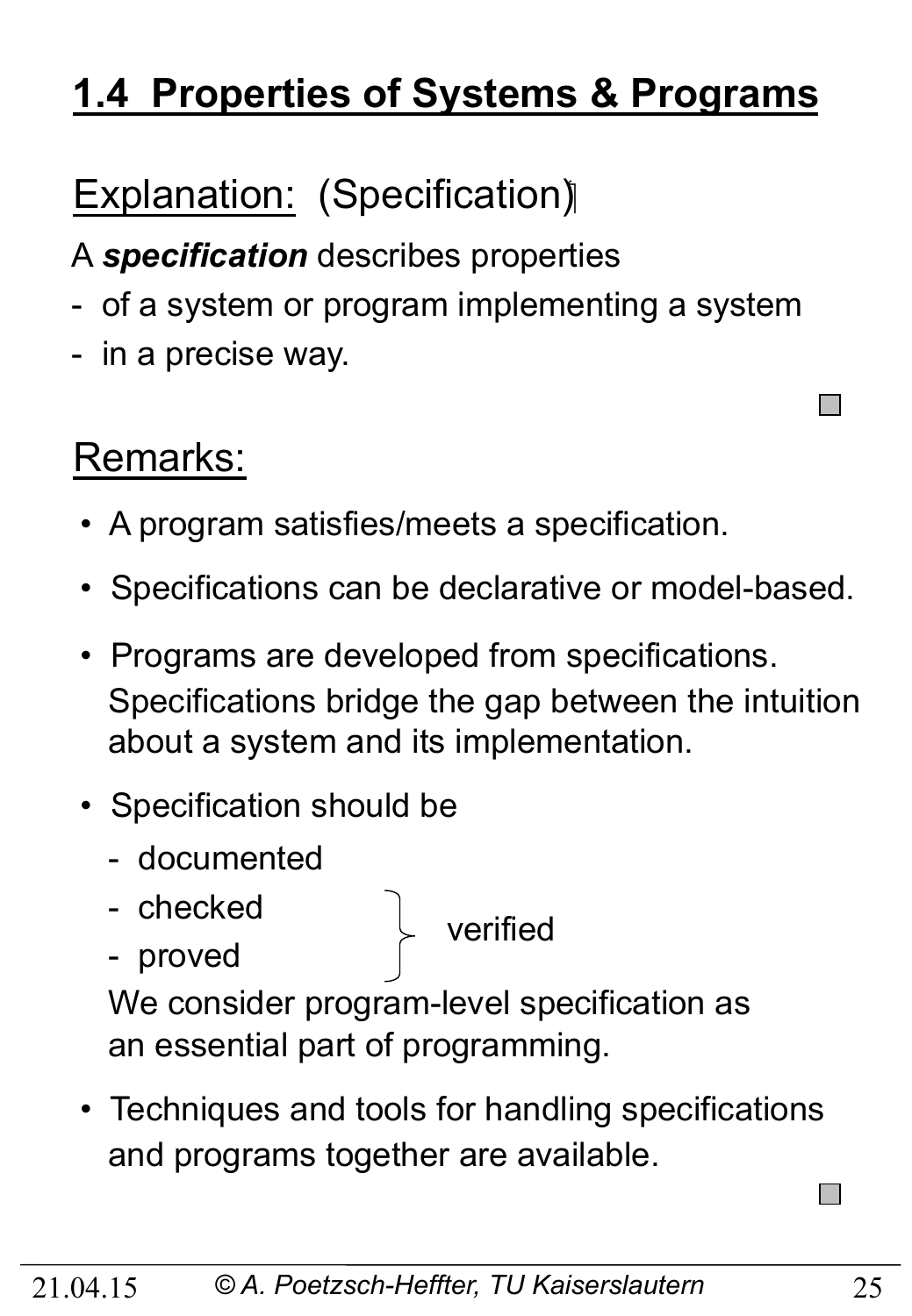### Different kinds of properties:

We distinguish between

- functional properties: input-output behavior, modifications, invariants, etc.
- non-functional properties: usability, reusability, readability, portability, scalability, efficiency, etc.

We will concentrate on functional properties, in particular:

- Type properties
- Class invariants
- Method specifications
- Interface and encapsulation properties

Goals:

- get a better understanding of programming
- learn specification and checking techniques
- learn new language features and constructs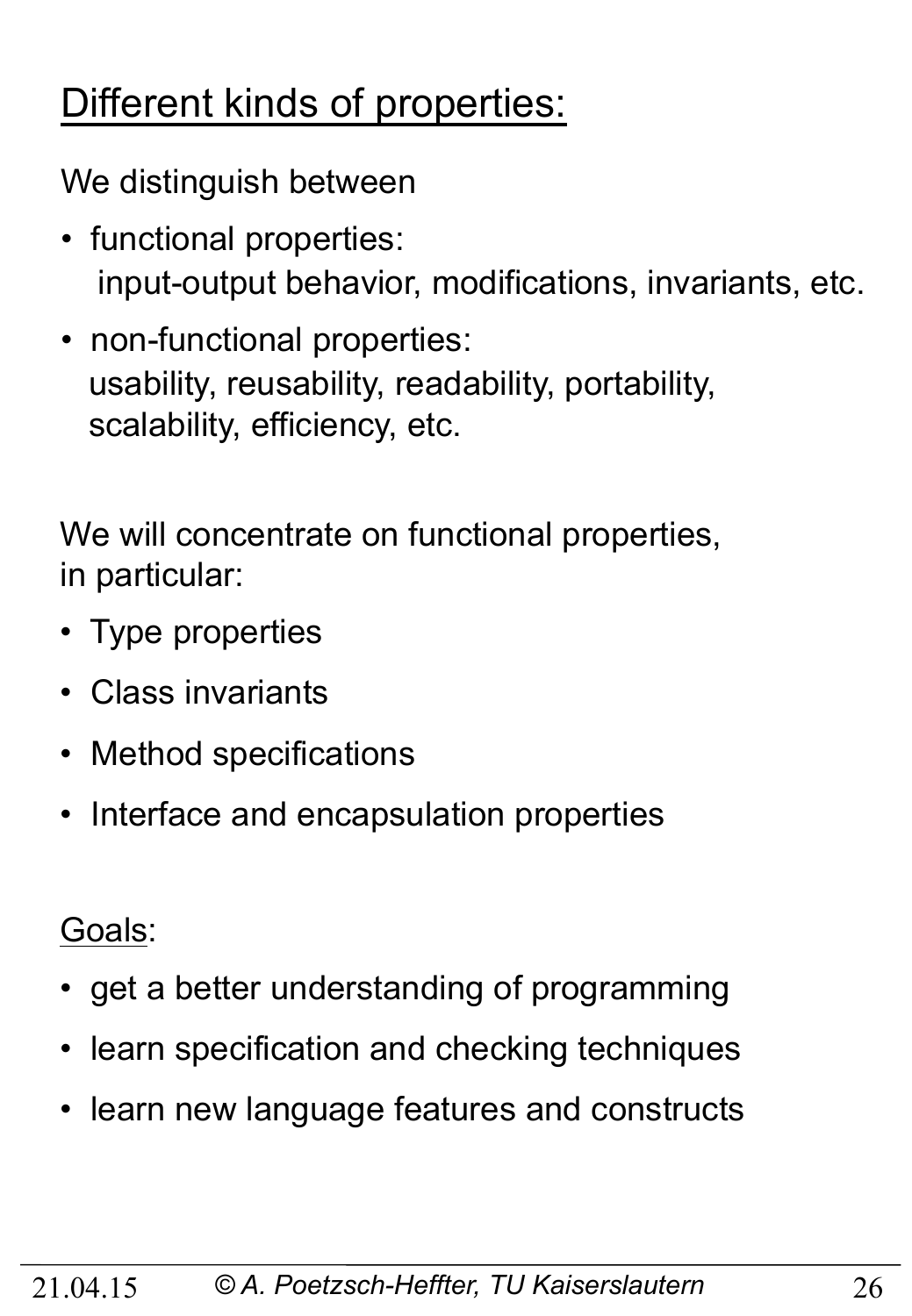### Examples: (Properties)

#### 1. Type properties:

```
class Entry<ET> { 
    ET element; 
    Entry<ET> next; 
    Entry<ET> previous; 
    Entry(ET element, Entry<ET> next, 
                    Entry<ET> previous) { 
      this.element = element; 
     this.next = next; this.previous = previous; 
    } 
} 
class LinkedList<ET> { 
   Entropy < ET header =
        new Entry<ET>(null, null, null); 
   int size = 0;
    LinkedList() { ... } 
    ET getLast() { ... } 
   ET removeLast() { ... }
    void addLast(ET e) { ... } 
    int size() { return size; } 
}
```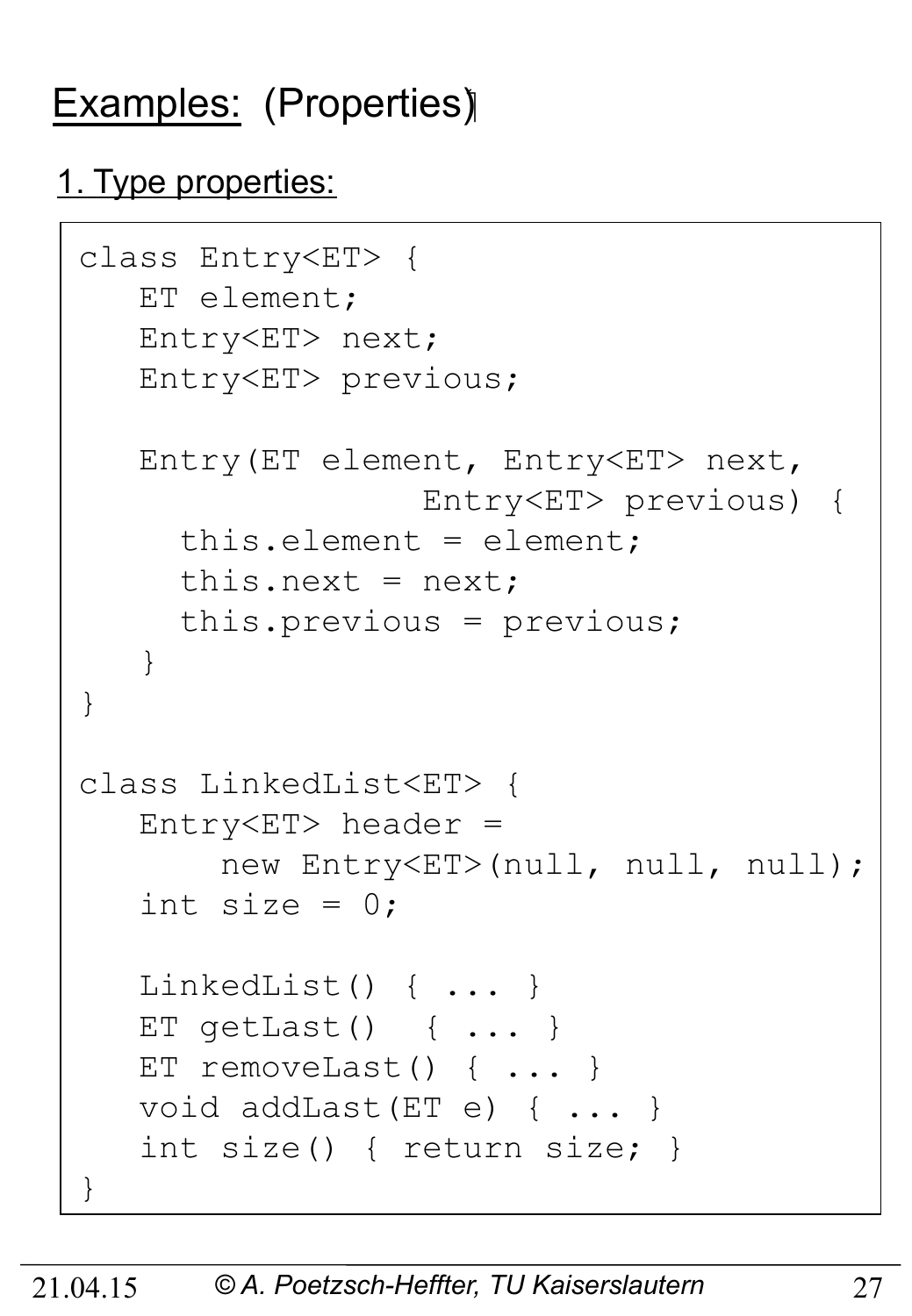```
class Test { 
  public static void main(String[] args){ 
     LinkedList<String> ls = 
                 new LinkedList<String>(); 
     ls.addLast("erstes Element"); 
     ls.addLast("letztes Element"); 
     ls.getLast().indexOf("Elem"); 
        // yields 8 
     LinkedList<Object> lo = 
                 new LinkedList<Object>(); 
     lo.addLast( new Object() ); 
     lo.addLast( new Object() ); 
     lo.getLast().indexOf("Elem"); 
        // program error 
        // detected by compiler 
}}
```
#### 2. Access properties:



Only objects of class Capsule can access vectors referenced by objects of class Capsule. True??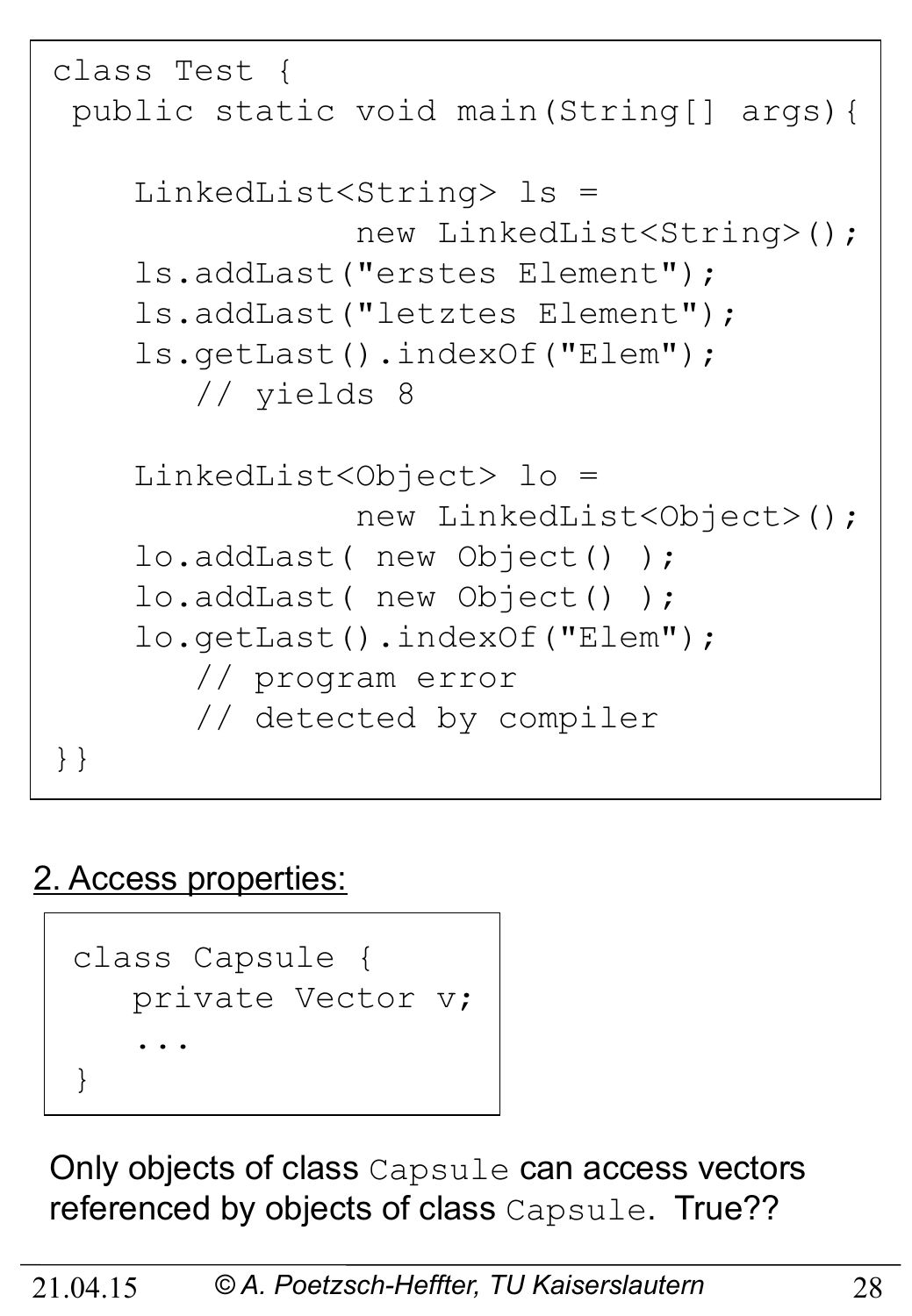#### 3. Assertions (Zusicherungen):

a. Simple property:



b. Loop invariant (Schleifeninvariante):

```
 public static int isqrt( int y ){ 
     int count = 0, sum = 1;
     while (sum \leq y) {
        count++; 
       sum += 2 * count + 1; assert count*count <= y 
            &\&\; sum==(count+1)*(count+1); } 
      return count; 
 }
```
c. More complex property for an AWT-fragment:

 ... Container c; Button b; ... c.remove(b); assert !EX Container cex: !EX int i: cex.getComponents()[i] == b;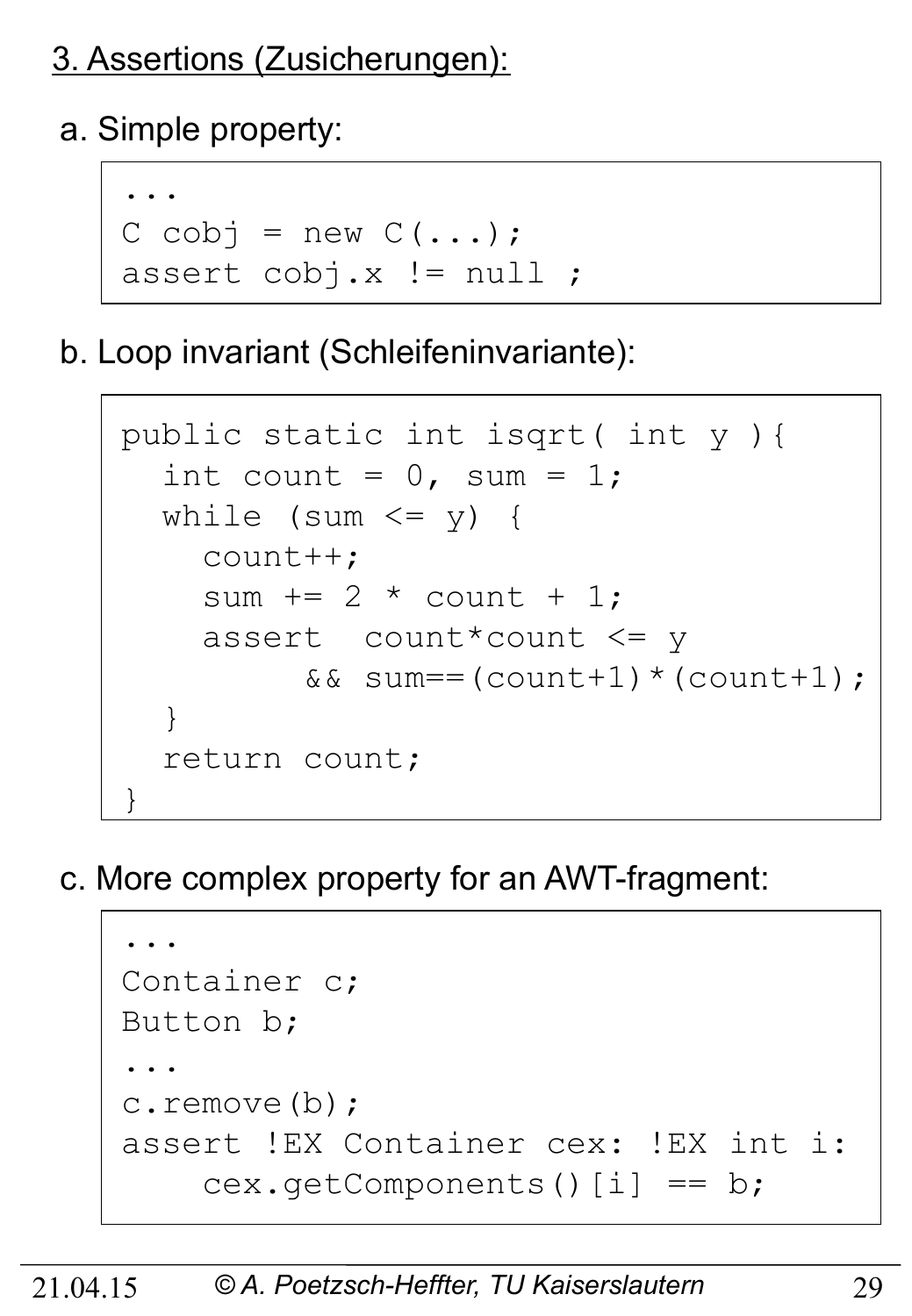#### Remark:

- Assertions allow to formulate properties about the state of program variables.
- If assertions are specified by Java expressions, these expressions should not have side-effects.
- Asssertions can be used to express preconditions of methods.
- Assertions can be proved or dynamically checked.
- 4. Method specifications:

```
public class IntMathOps { 
  /*@ public normal_behavior 
   \theta requires y \ge 0 @ modifiable \nothing 
    @ ensures \result*\result <= y 
   \alpha & \alpha y < (Math.abs(\result)+1) [
   \textcircled{t} * (Math.abs(\result)+1);
   \theta \star / public static int isqrt(int y){ ... } 
}
```